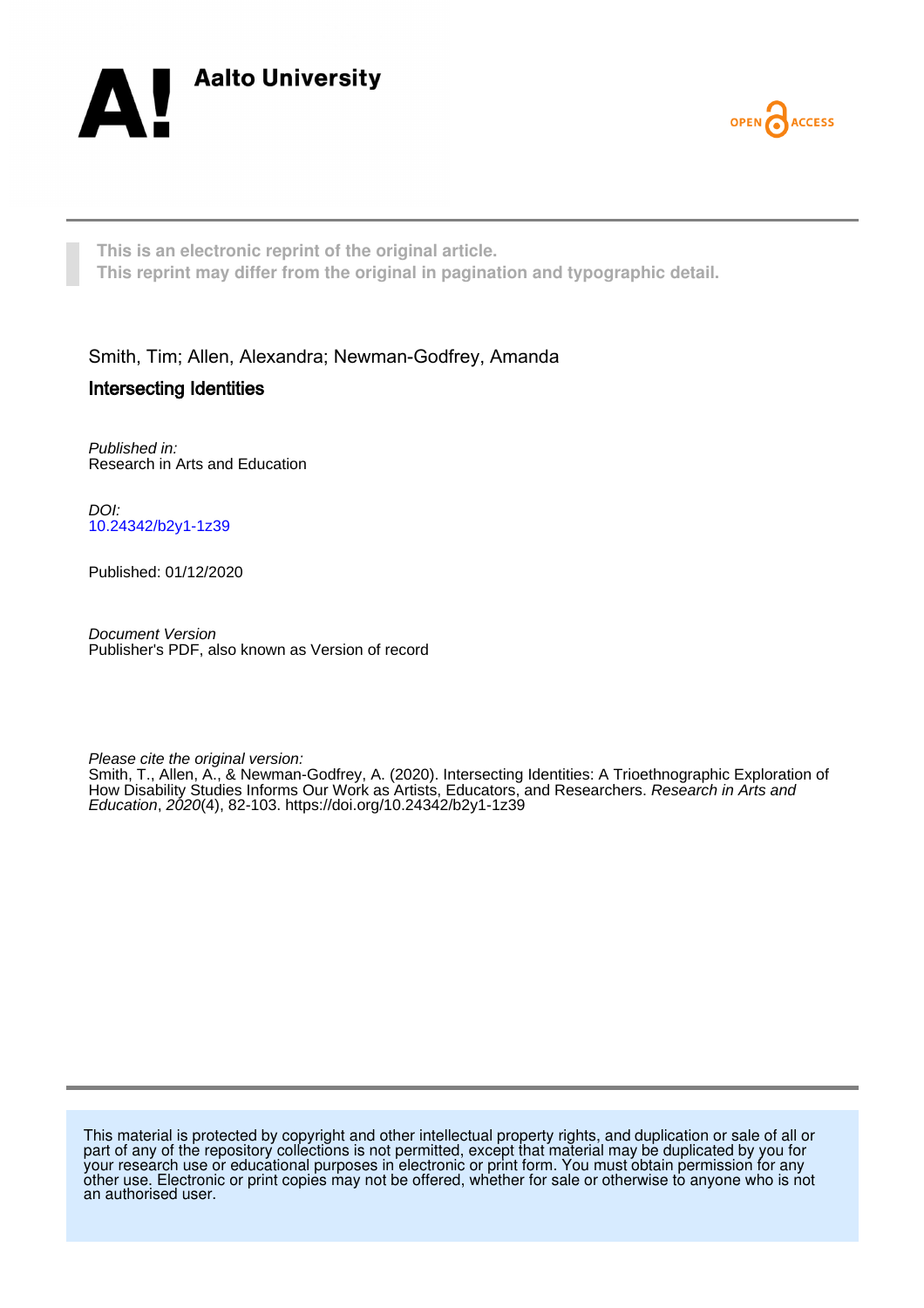# Intersecting Identities: A Trioethnographic Exploration of How Disability Studies Informs Our Work as Artists, Educators, and Researchers

Alexandra Allen The Pennsylvania State University

> Timothy Smith Aalto University

# Amanda Newman-Godfrey Moore College of Art and Design in Philadelphia

# Biography

Alexandra Allen is a Postdoctoral Scholar of Art Education at the Pennsylvania State University. With a Ph.D. in Art Education from Florida State University, her research focuses primarily on individuals with invisible disabilities and how they develop and renegotiate their own disability identity. Using theories from critical disability studies, Alexandra continues to generate artwork that addresses issues of ableism in an effort to challenge the stigmatized notion of mental health disorders within a normative society. In her most recent work as a practicing artist, Alexandra's mixed-media sculptures combine wire, glass, fiber and ink to encapsulate her own disability experience as she explores the sociocultural factors that perpetuate performative ablebodiedness. With a background in teaching students with disabilities, she integrates disability awareness into her pedagogical practices, and aims to uncover the ways that arts-based research can support disability identity development within primary and secondary educational institutions.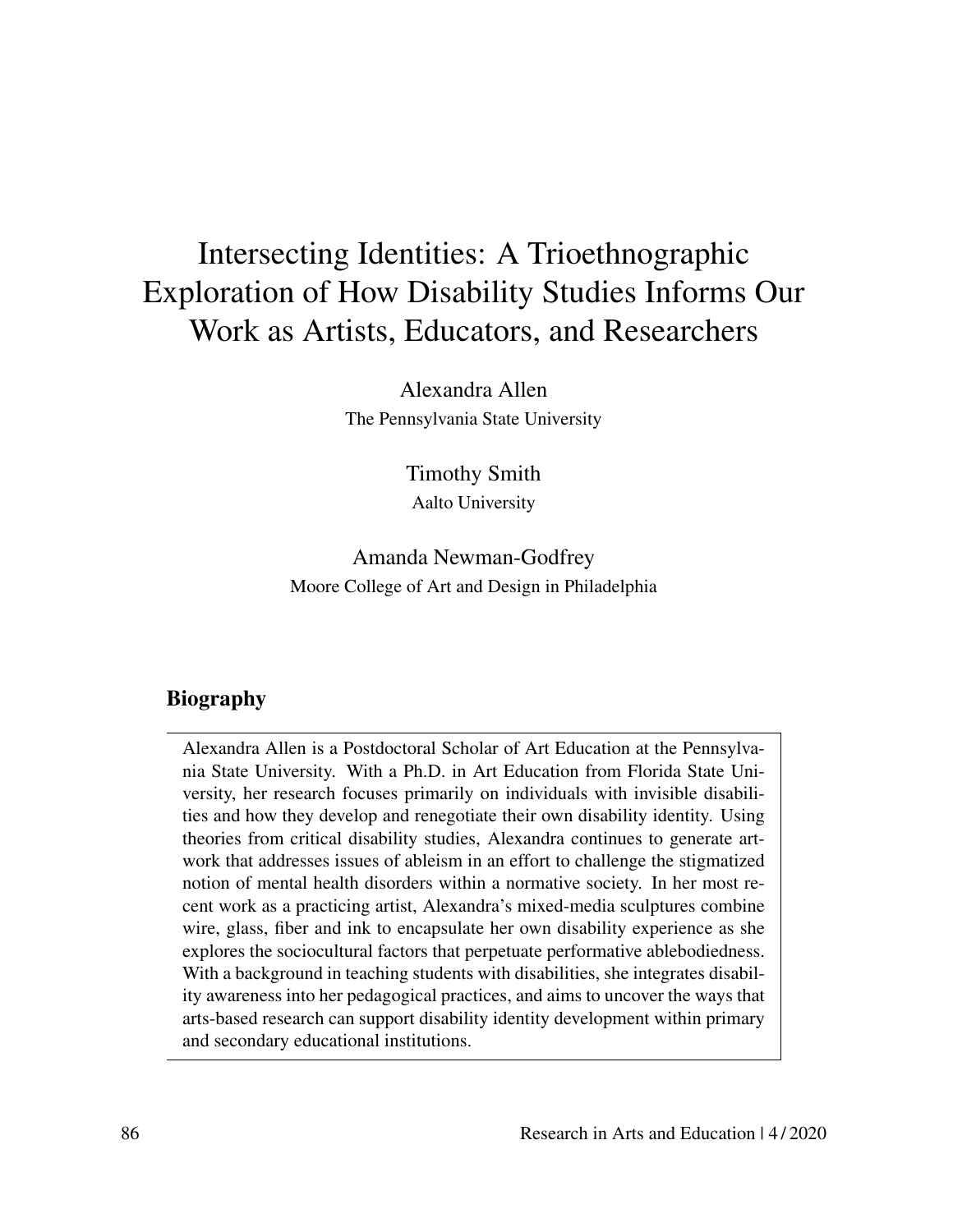# Biography

Timothy Smith, Ph.D., MFA, is an artist and educator who teaches in the doctoral programme of the Department of Art at Aalto University in Espoo, Finland. His pedagogy and research is grounded in advancing social justice through critical methodologies and activism in art and art education. His research in critical disability studies is focused on higher education in the arts, with a particular emphasis on analyzing and challenging ableism in university institutions though examining emerging discourses and practices of crip theory and slow scholarship. Timothy's artistic practice explores the concept of 'crip time' as the lived experience of disability that often involves unpredictable, lumbering and staggering encounters with time and duration in everyday life. His artistic endeavors generate an experiential mode of knowledgemaking that, in turn, informs his engagement with disability awareness and justice through his teaching and research practices.

# Biography

Amanda Newman-Godfrey, Assistant Professor of Art Education at Moore College of Art and Design in Philadelphia, Pennsylvania in the U.S., teaches in the BFA, MA, and MFA programs. She has been an art educator in PreK-12 schools, state agencies, and in higher education for 26 years. She has presented at state, national and international conferences, was recipient of the Doctoral Dissertation Grant, and was named a "Rising Star in Higher Education" by Teachers College Today magazine. She is the co-author of a book chapter on visual arts and autism, and several articles on art and disability. Her areas of art education research include preservice curriculum, ASD and art education, and differentiated instruction and assessment in higher education. She is currently the president of Moore's Faculty Forum and serves on two not-for-profit boards, Young Audiences of New Jersey and Eastern PA and Women's Studio Workshop.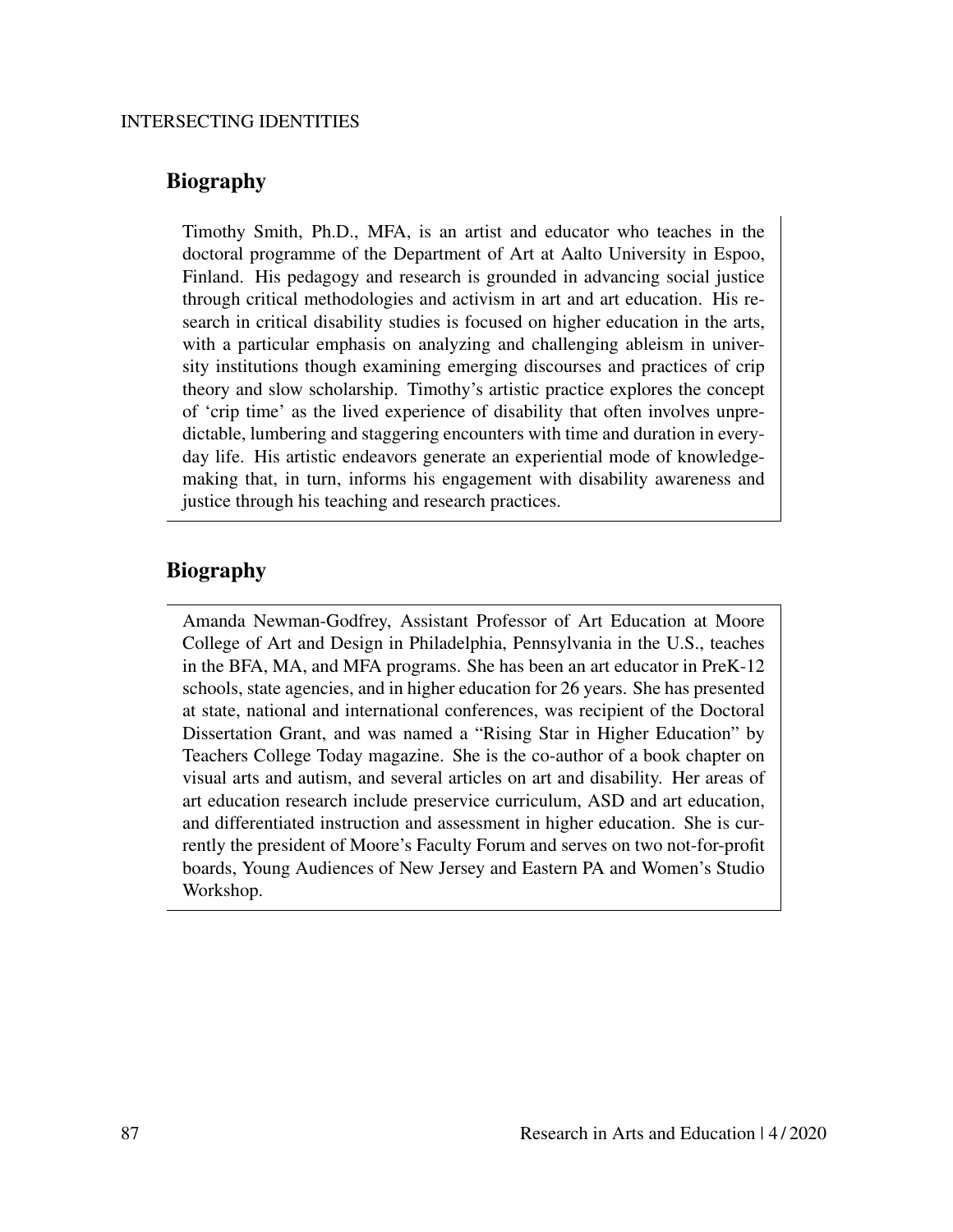# Abstract

In this trioethnographic exploration, the three authors critically reflect on the insights gained and shared from their experiences with disability. The co-mingling of personal narratives through a collective dialogic methodology reveal their experiences as a framework for turning to disability studies (DS) through three themes: discovering DS; lived experiences with disability and confronting stigma and passing; and critical disability studies (CDS) as a space for renegotiating our pedagogical/artistic practice. The implications cultivated through this trioethnographic conversation focus on building frameworks to activate CDS in practice in institutions of higher education and art education.

# Keywords

ableism, stigma, passing, autoethnography

# Reframing the Disability Experience Through an Emergent Critical Perspective

Prior to the emergence of disability studies (DS), many people with disabilities were being spoken *about*, rather than listened *to* to (Newell, 2006). DS aims to destabilize the authoritative voice and replace it with the voice of the disability community. In this article,the authors, three individuals with disabilities engage in a trioethnography that reflects on our experiences as educators, students, artists, and researchers through the lens of DS. Each person considers the challenges of pursuing a terminal degree, the complex task of coming out as an academic and artist, and how a theoretical understanding of the disability experience has informed our work as educators.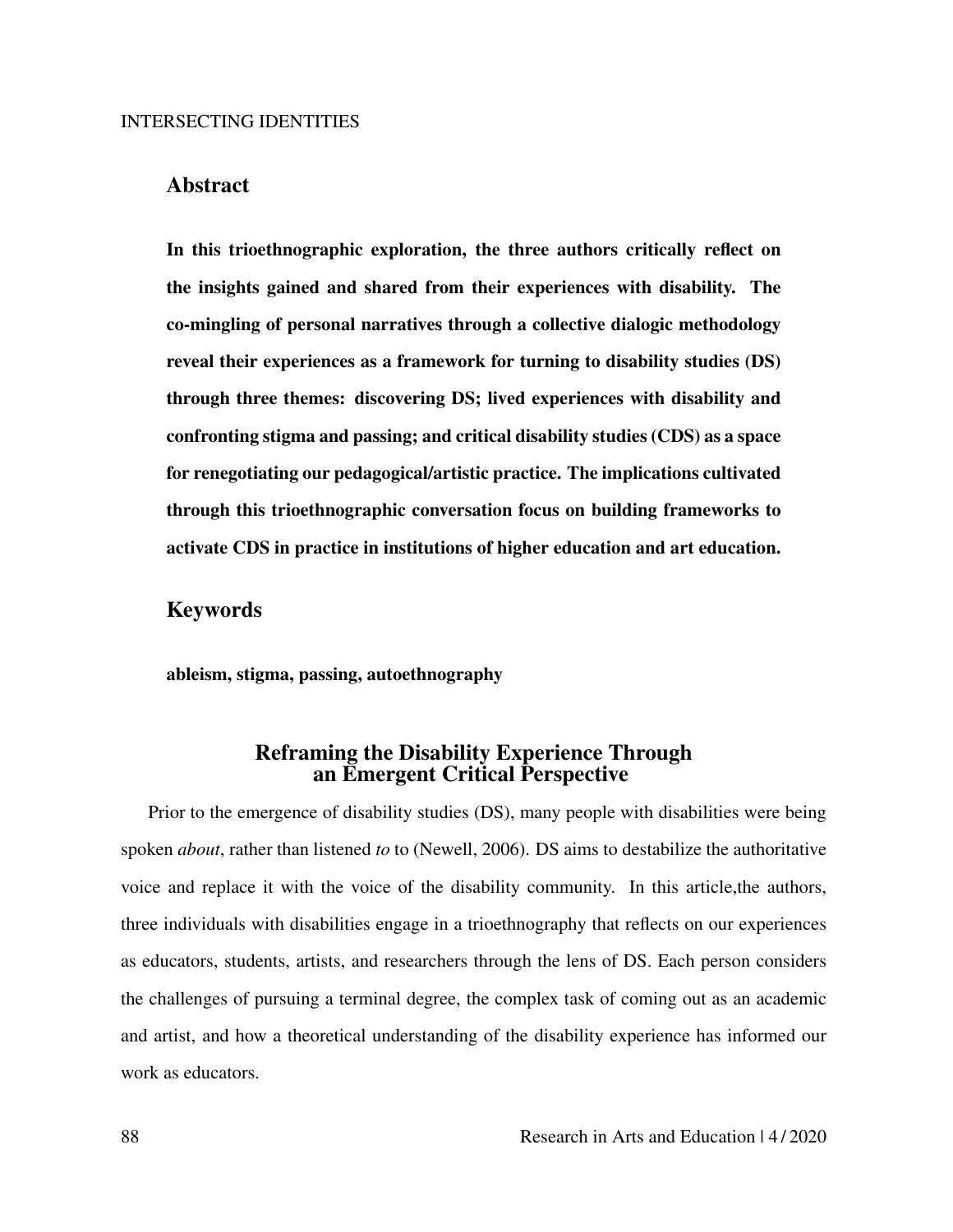Our primary research question is the one that initiated our trioethnographic dialogue: What were the ways in which we each discovered DS, and how has a shift toward critical disability studies (CDS) informed our practice as artists, educators, and researchers? Our secondary research question emerged through our conversation on lived experiences of ableism, predominately issues of stigma and passing, within an educational setting: How can the lived experiences for educators with disabilities interrogate prevailing issues of institutionalized ableism in higher education? Our third research question extrapolates from our embodied knowledge of disability: How can a CDS approach facilitate the creation of inclusive spaces within art education? In what follows, we offer a review of the literature that has prompted these research questions, which will then be brought into conversation through the trioethnographies and post-dialogue analysis.

# Disability Studies

DS is the interdisciplinary scholarship that merges social justice with disability research (Derby, 2011). Its emergence as an interdisciplinary field of study in the closing decades of the 20th century prompted a move toward politicizing the examination of disability in higher education, particularly through the perspectives of human rights, social justice, equality, and inclusiveness (Garland-Thomson, 2019). Key to the rise of DS in the academy was the development of the social model of disability in the early 1980s, which signaled a shift away from a medical understanding of disability as an objective and individual defect or pathology (Oliver, 1983). The social model exposed the limitations of the medical model by relocating the root of disability within the oppressive barriers created within established conventions, practices, and discourses of society (Barnes, 2019). This radical reframing of disability over the last four decades has revolutionized DS in the academy and served as a major catalyst for disability activism in society at large.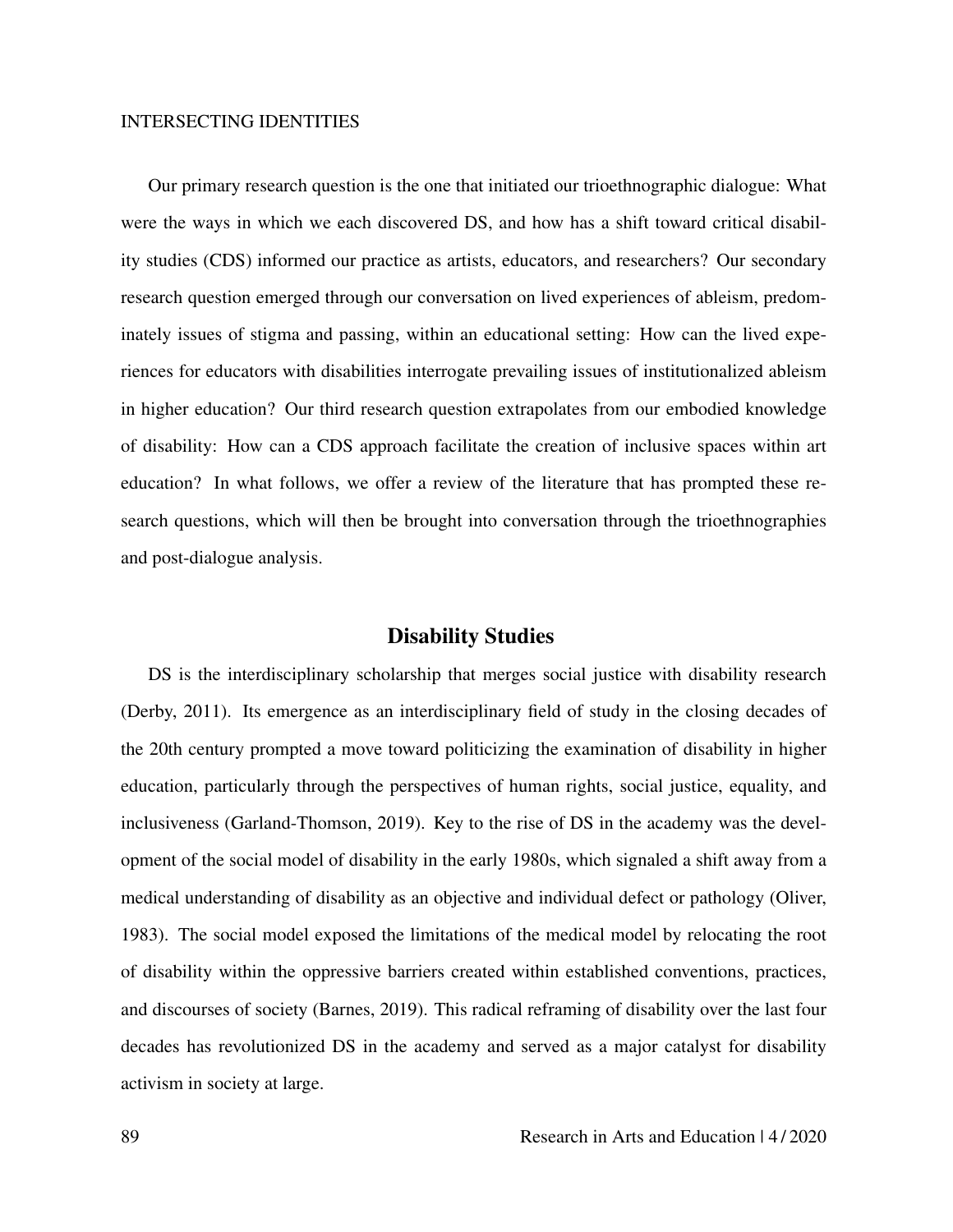As DS has evolved in recent decades, many scholars have observed the overreliance of the social model to examine and articulate the everyday experience of disability (Goodley, 2013; Shildrick, 2016; Meekosha & Shuttleworth, 2016). This has led to an expansion and reconceiving of DS as critical disability studies (CDS), which endeavors toward a deeper and more nuanced analysis of disability. According to Goodley (2013), "the word 'critical' denotes a sense of self-appraisal; reassessing where we have come from, where we are at and where we might be going" (p. 632). Shildrick (2016) further suggests that CDS seeks a more complex approach to the social effects of disability by resisting the reification of fixed categories of disability identity: "all putative categories are slippery, unfixed, permeable, deeply intersectional, intrinsically hybrid and resistant to definition" (p. 36). As such, one of the major lines of inquiry of CDS involves a critical interrogation of the social model's reliance on binary thinking, which tends to fix identity in terms of oppositions, such as impairment/disability, medical/social, and individual/society (Meekosha & Shuttleworth, 2016).

#### Critical Disability Studies and Intersectionality

In the way that the binaries associated with DS can be considered a modernist approach to disability, a postmodern approach portends that disability is a socially constructed and performative collection of multiple intersectional identities. Prior to this view, people with disabilities were grouped together as one culture, assumed to share similar experiences and views regardless of other categories of difference such as race and gender (Goethals, De Schauwer, & Van Hove, 2015). However, Davis (2002) asserts that disability may be the identity that links all other identities, therefore, making disability the most intersectional subject, particularly as a means of understanding exclusion.

Intersectionality in relation to CDS "seeks to explore convergence and divergence of multiple markers" (Goodley, 2013, p. 636). Researchers and educators, who apply CDS to their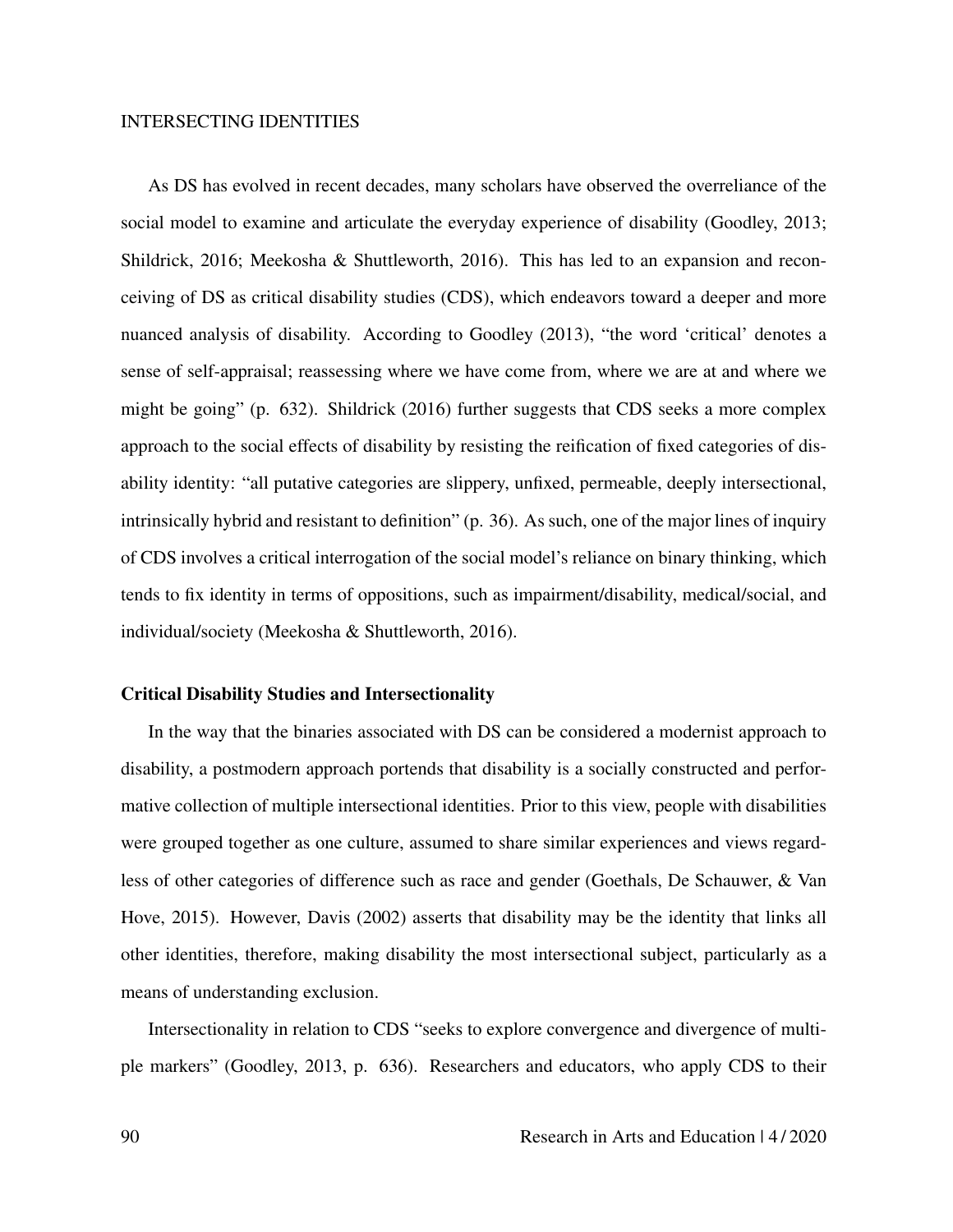work, confront the ways in which disempowerment is enacted upon different categories of marginalization within the disability community. Through a focus on the intersectionality of socially constructed identity categories, CDS establishes a strong theoretical and political alliance with other emancipatory discourses that can be found in critical race theory and feminism (Meekosha & Shuttleworth, 2016). Furthermore, adopting an intersectional perspective on disability can serve as a catalyst for engaging social justice pedagogy toward dismantling institutional ableism, which as Liasidou (2013) contends, "lead[s] to the oppression and marginalization of a significant percentage of the student population on the basis of arbitrary and normative definitions of 'ability'" (p. 302).

#### Invisible Disabilities (Ableism, Stigma, Passing, and Un/covering)

DS encompasses the majority of scholarship on ableism, which can be defined as "stereotyping, prejudice, discrimination, and social oppression toward people with disabilities" (Bogart & Dunn, 2019, p. 651). Stigmatization often accompanies ableism. Stigma is a social construction that recognizes characteristics of difference that lead to subsequent devaluation of a person (Dovidio & Crocker, 2000). Roman (2009) asserts that people with invisible disabilities are particularly vulnerable to stigma: "it is commonly accepted that certain invisible impairments despite their 'invisibility' are highly stigmatised upon disclosure—whether the disclosure is voluntary or not, as is the case with epilepsy and mental health issues" (p. 678).

Due to experience of stigma, individuals with disabilities can feel pressured to adapt and engage in "passing" in relation to the normative, able-bodied ideal. The act of passing can be viewed as a way to integrate into an ableist society, but not without consequence. Lingsom (2008) suggests that passing is a creative and cathartic form of identity-building that is distanced from the impairment that is stigmatized. She also notes, however, that passing may lead to repression of the embodied knowledge of impairment, suggesting that these many other selves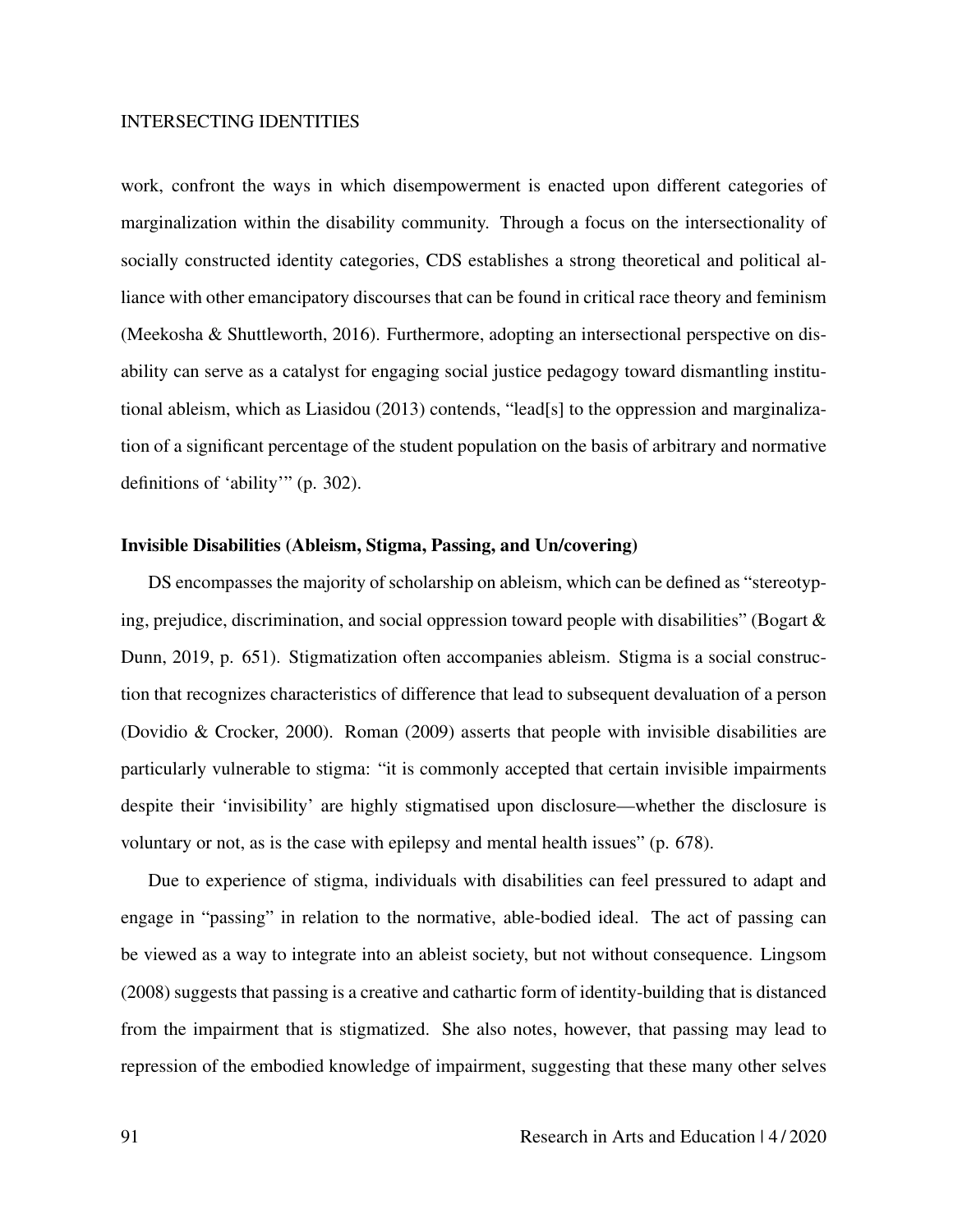do not include a positive disability identity because their identity is being purposefully hidden. Although in some situations, passing can be considered an act of agency and self-determination, the act of passing for individuals with invisible disabilities can "strengthen for themselves and others the already strong cultural aversions to pain, vulnerability and difference" (Lingsom, 2008, p. 14).

Evans's (2017) research focuses on the process of un/covering as a way for people with invisible disabilities to contest the performance of passing, and that disclosure could be powerful and transformative for individuals with invisible disabilities. She stresses that the un/covering of disability fosters disability self-identity as well as opens dialogue regarding disability experience with other disabled individuals. This coalition between people with disabilities can serve as a way to bring to light areas of institutionalized discrimination, and further serve as a means for political engagement.

Barnes (2007) states, "most disabled students are reluctant to adopt a disabled identity and only a small minority are aware of disability politics and the disabled people's movement" (p. 142). Furthermore, Barnes asserts that hidden impairments tend to dominate higher education, maintaining that the perspectives of individuals with disabilities must be properly represented within the academy. According to Liasidou (2014), "the pervasive influence of 'normalcy' in higher education creates an 'academicelitism' that engenders negative attitudes toward disabled students" (p. 125). Rooted in ableist perspectives, this negative attitude only further reinforces instances of institutionalized discrimination for individuals with disabilities, many of who already experience disenfranchisement within higher education. In response to these issues, Liasidou (2014) suggests that disability must be positioned in a social justice framework insofar as it attends to the "accumulative effects of multiple sources of social disadvantage experienced by disabled students" (p. 124).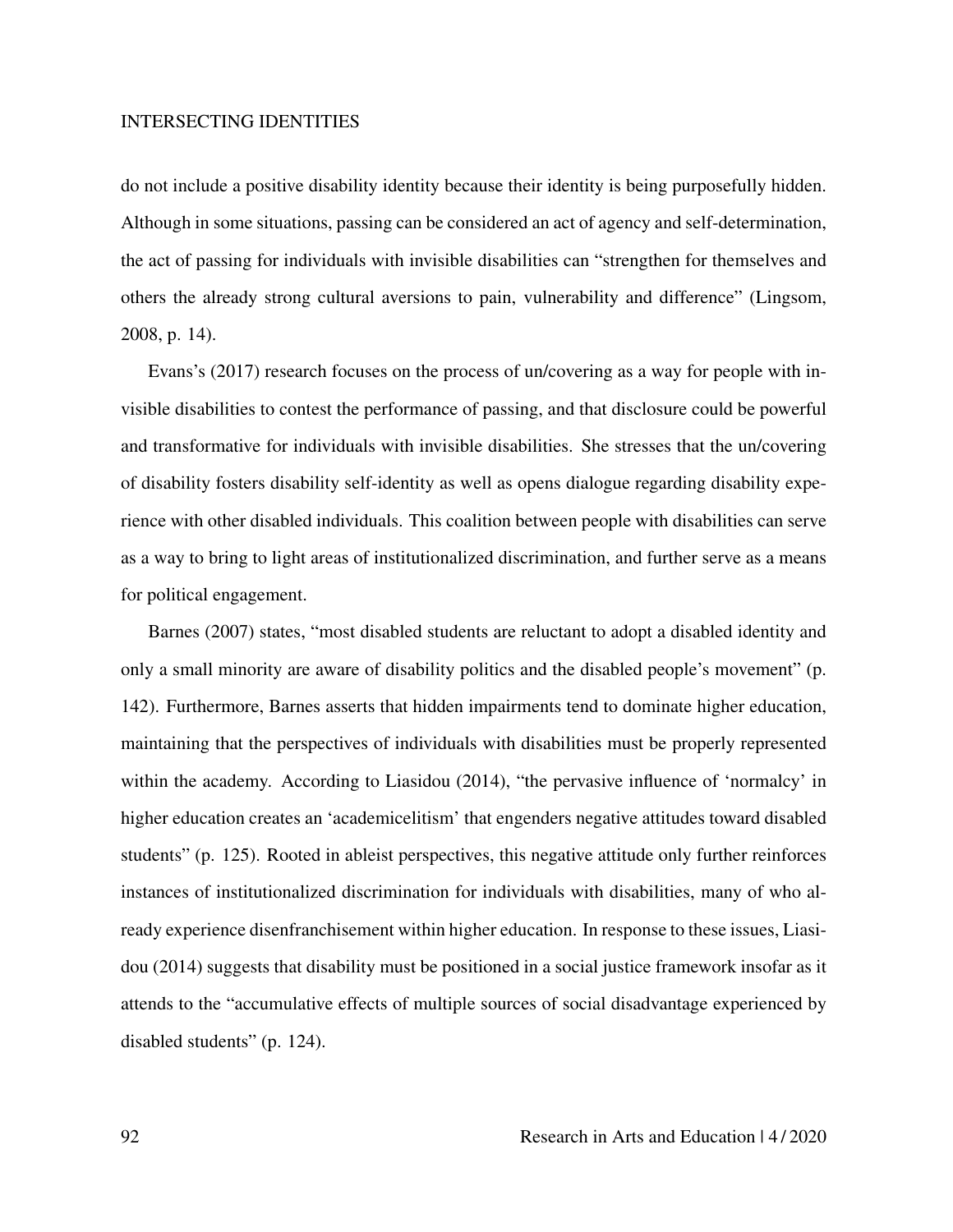#### Intersections of Art Education and Critical Disability Studies

In considering the intersections between the arts and DS, Wexler (2016) states:

while the arts have not been as visible in DS as they might, I argue that they offer students and teachers an examination of personal experience of disability that merits intense investigation and produces interdisciplinary forms of self-representation and self-narrative. (p. 36)

Additionally, Derby (2012) offers five pedagogical perspectives on the ways in which the arts can enhance DS: art addresses identity; art practices are social, cultural, and critical; art and visual culture can be transdisciplinary; visual culture is narrative; and art making can performatively interact with spaces as tactics. When considering the ways in which university level art education courses can incorporate a DS perspective, educators can use these same five perspectives to showcase the way the arts can be used to:

- promote an understanding of the disability culture through self-reflection,
- engage students in collaborative projects with their peers so that they may learn about and better understand difference,
- investigate how students situate themselves within their own environment,
- promote potential for dynamic storytelling between peers that can deepen social bonds and interactions, and
- engage students with their environment through interventionist tactics as a means of understanding ableism.

Taylor (2005) states that the visual arts are essential in empowering people with disabilities in order to challenge the idea of disability as deficit, and she promotes the idea that arts education provides a venue to explore issues of self-identity for people with disabilities. In addition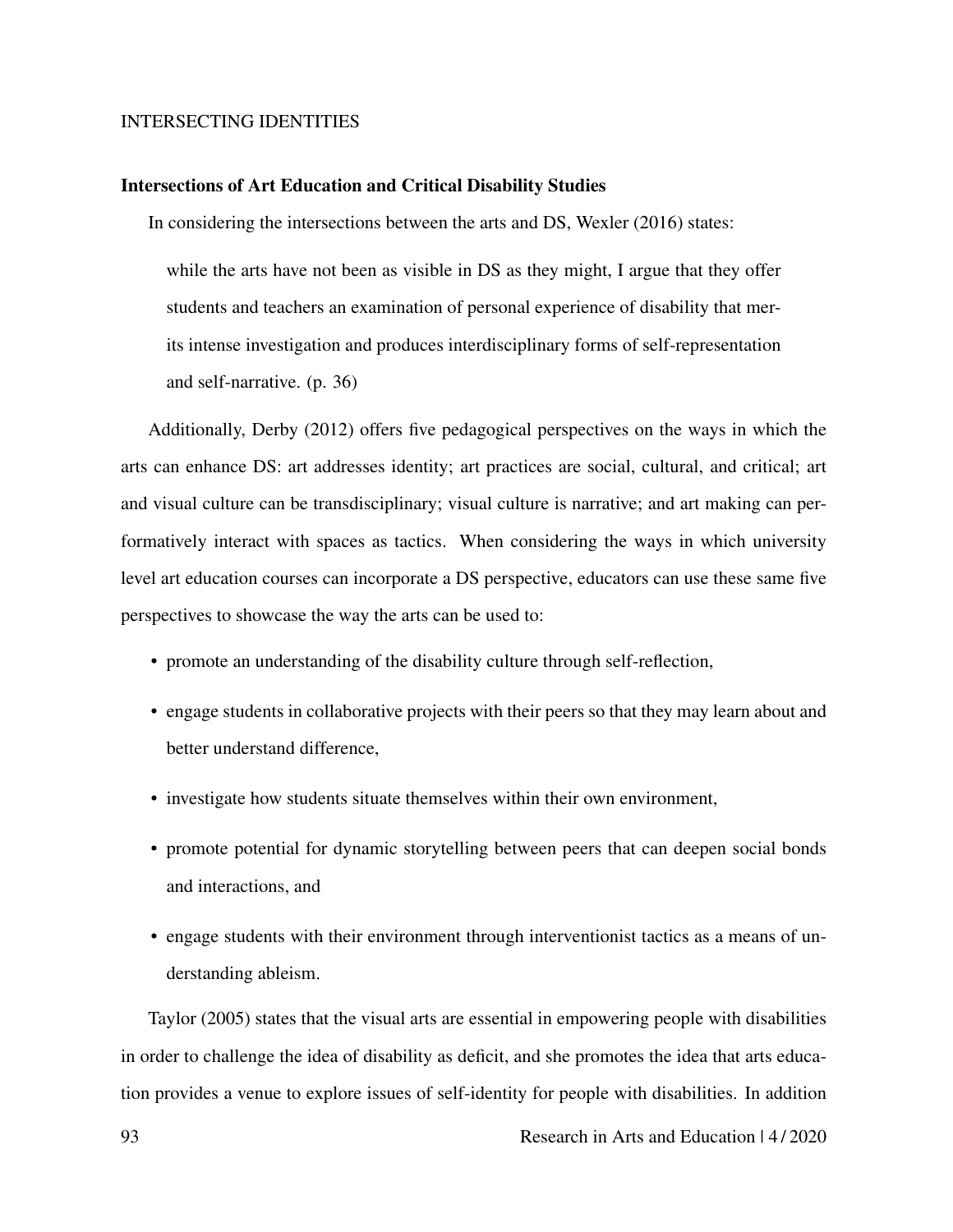to the visual arts, Derby (2011) suggests that the art making process can be combined with writing as means of contributing to the narratives about disability. This is particularly relevant to our research as it encourages a combination of visual and narrative inquiry from those within the disability community. Furthermore, Derby states "by engaging in scholarly conversation, art education and DS can continue to expand and learn from each others' critical knowledge, enabling the pedagogical potential of an inclusive, interdisciplinary social space" (p. 106).

# Methodology: Autoethnography, Duoethnography, and Trioethnography

Autoethnography is situated as a viable method for engaging self-reflection through DS toward CDS, to such an extent, as Pearson and Boskovich (2019) assert, that it "entwines lived experiences, ideologies, and sense of self to tease out alternative understandings about society and culture" (para. 19). Engelman (2020) further articulates the connection between autoethnography and the experience of disability through the potential for revealing to readers personal experiences that are often "shrouded in silence," which can cultivate greater empathy between researcher and readers (p. 331). As such, in the past decade researchers of DS and CDS have increasingly turned to autoethnography as a method for engaging in dialogue with the lived experience of disability (Castrodale, 2017; Engleman, 2020; Hernández-Saca & Cannon, 2019; Pearson & Boskovich, 2019). Following Goethals, De Schauwer and Van Hove's (2015) contention that "inclusive, reflexive and anti-essentialist approaches are required for conducting critical and intersectional DS research" (p 76), autoethnography privileges the fluid and complex lived experience of the individual, therefore, situating autoethnography as a viable method for investigating the core attributes of postmodern performativity and intersectionality in CDS.

Duoethnography sets out to create a "dialogic methodology" that is structured upon the concepts of storytelling through currere, an autobiographical reflection on educational experiences (Norris & Sawyer, 2012, p. 9). Moreover, Norris and Sawyer (2012) contend that "through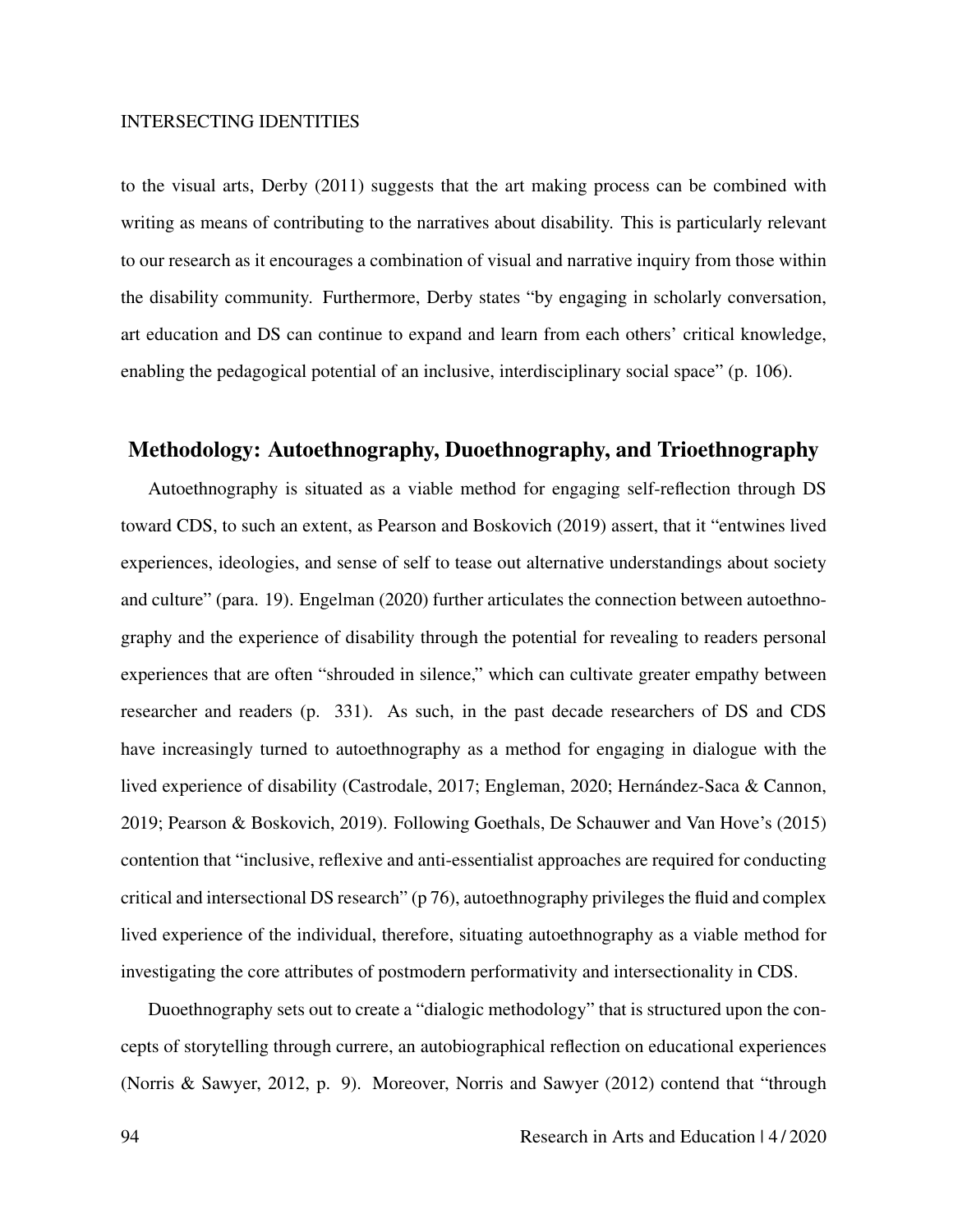the dialogic storytelling, one can reclaim agency, authority, and authorship over one's life" (p. 35). Underlying duoethnography tenets is a strong emphasis on flexibility and fluidity of the multiple researchers/writers, and of their positions.

Trioethnography is a duoethnography with three participants. Breault, Hackler, and Bradley (2012) discuss this method within the context of its initial organization of a trioethnographic study, and asserts that a three-participant study maintains a focused and sustainable dialogue while cultivating the potential to produce transformational outcomes.

# Dialogic Data

The data for our trioethnography is based on three major themes that correspond to the three research questions established at the outset of this article. Due to the space limitations within this article format, we agreed upon an approximate word limit for each of us to respond to each theme. Adhering to a trioethnography mindset, we wrote our accounts in dialogue with each other understanding that change will manifest as recognition happens, and insights and *aha!* moments occur whether sudden or gradual. The following insights are meant to engage the reader in ways that the multiple viewpoints can be understood and partially lived.

#### Discovering DS (Theme 1)

Alex: When I decided to go back to school for a doctoral degree, I knew that I wanted my research focus to be on the intersection of art and disability, but I had no idea how this would manifest into what would later become my dissertation. My initial inclination was to explore mental health disorders, in particular the ones that I identified with, which I referred to at the time as Emotional Behavioral Disorders (EBD). While investigating the literature around EBD, I started to consider different arts-based methods that would provide an avenue for ex-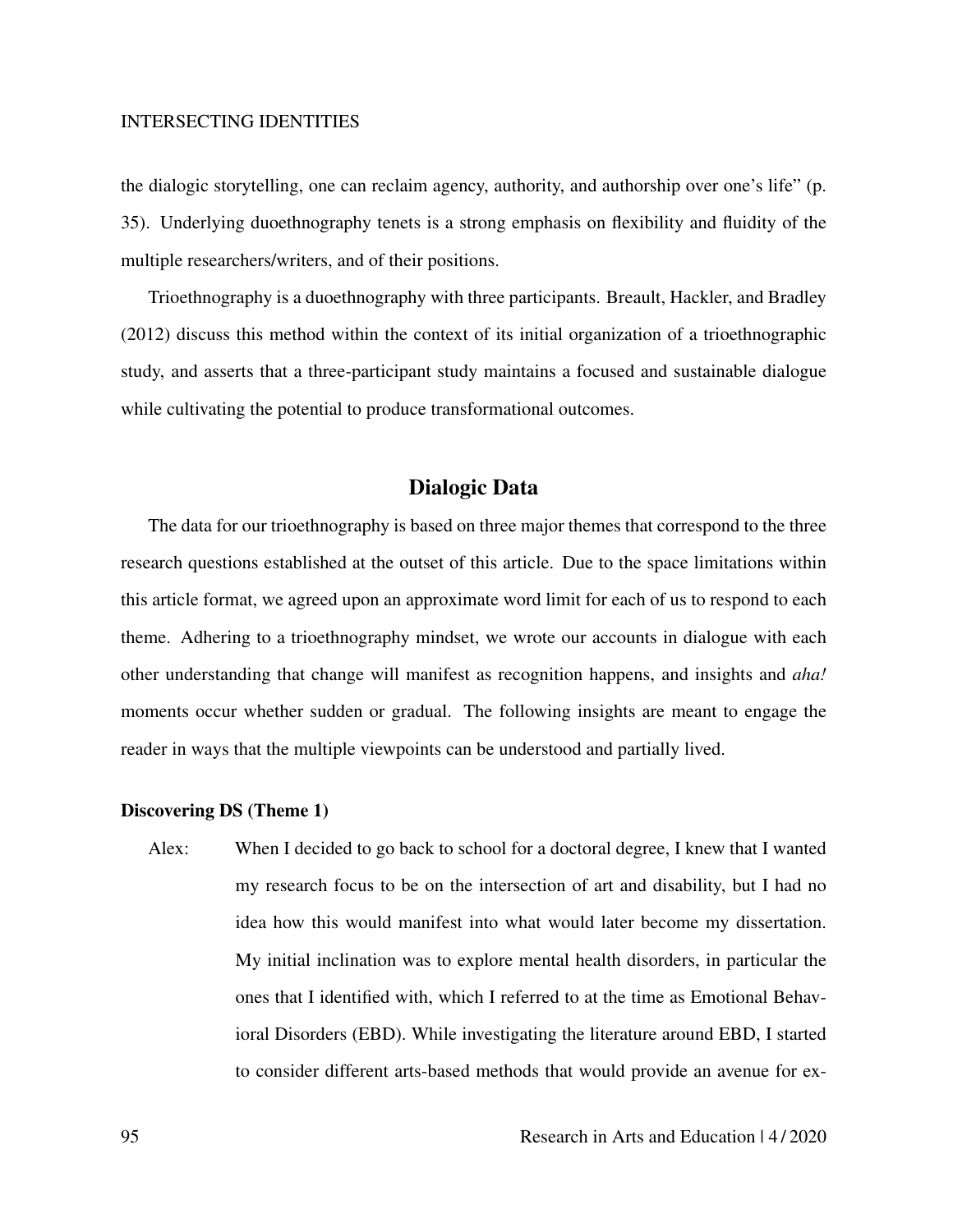ploring my experience with these mental health disorders as they existed within the space of the art room for both children and young adults. Although I considered many different ways to visualize these experiences, I kept circling back to portraiture and autoethnography. As I continued to dig deeper into the intersections of these methods with art and disability, I discovered a dissertation written by John Derby (2009). I reached out to him and asked if we could discuss some of the theories in his work with which I profoundly resonated. As we corresponded about each other's research, he asked me why I chose to uncritically use the term EBD and he referenced some key points in DS. It was through this conversation that I experienced a total paradigm shift and began to explore the ways in which I could situate my research within the framework of DS.

Tim: I too trace my discovery of DS as a research path back to an interaction with another researcher, although for me it was through reading a personal narrative in an article. That specific "awakening" moment happened only a few years ago when, on a curious hunch, I did a Google search for "ADHD disability studies." Until that moment, I had always made an ableist assumption that ADHD and learning disabilities weren't included in DS discourses because they weren't visible disabilities. When the search came back, I was astonished to find so many results populate on my screen. One of the first results was an article in *Disability Studies Quarterly* by Jared David Berezin (2014) that recalled his experiences having ADHD in his adolescence, in which he was forced to sit at a desk that was separated from the rest of his peers' class. I remember reading this and saying to myself, "that was my experience too!" On a personal level, I felt such a connection with Bezerin's narrative account, which served to set up his discussion of DS. My way of making sense of my disability took shape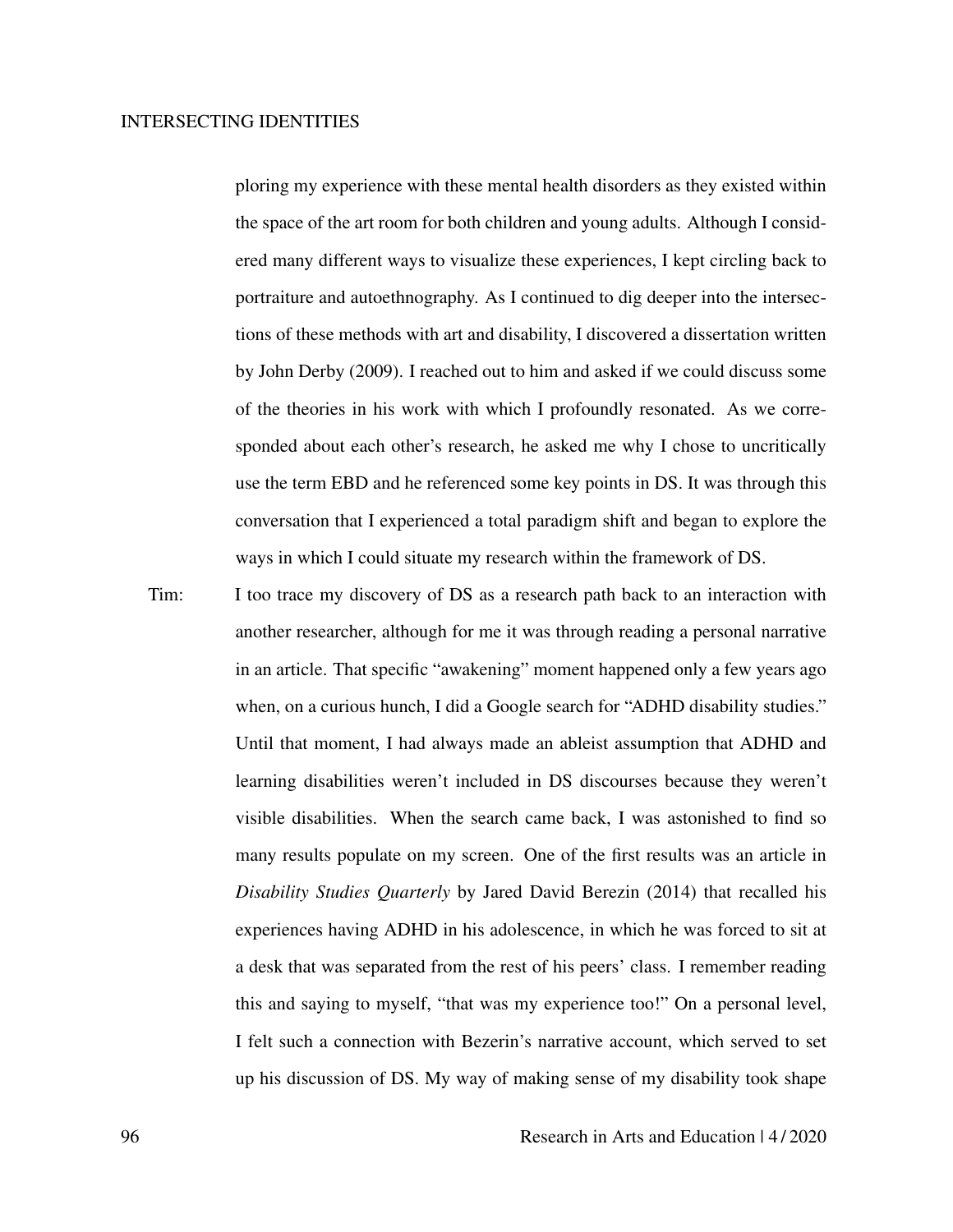through seeking out personal narratives of other students, teachers, artists, and researchers as a way to anchor my fluid disabled and passing-as-abled identities. Crucially, my initial reading of these personal narrative accounts (Berezin, 2014; Brown & Price, 2008; Samuels, 2003) offered another discovery insofar as many of these experiences were theorized within a DS context.

Amanda: DS became the underlying subtext in my teaching, research, and artistry after a nearly fifteen-year career in PreK–12 art education and special education. Locating my identity within DS allowed me to own the unique ontological space in which I had long dwelled but lacked the ideas to justify. I felt torn with the different definitions, assumptions, and experiences I had encountered inside and outside the disability community. I had always intuitively gravitated towards a social model of disability even though the world in which I taught and administered was governed by the medical model. During my doctoral studies, I became increasingly aware that there existed the theoretical space of DS. As such, my educational practices as a teacher coupled with this newfound awareness, would serve as a foundation for this next phase of my intellectual development. As detailed in my co-authors' narratives, I too sought to read theoretical, philosophical, and pedagogical texts to inform and support my academic, personal, and creative investigations.

### Lived Experiences of Disability: Confronting Stigma and Passing (Theme 2)

Tim: My discovery of personal narratives of other researchers with disabilities was a way to build up a sense of kinship that I hadn't felt before, because as a student I was always afraid to reveal my impairment with anyone. I had known since adolescence about my learning disability, ADHD, and mental health disorder di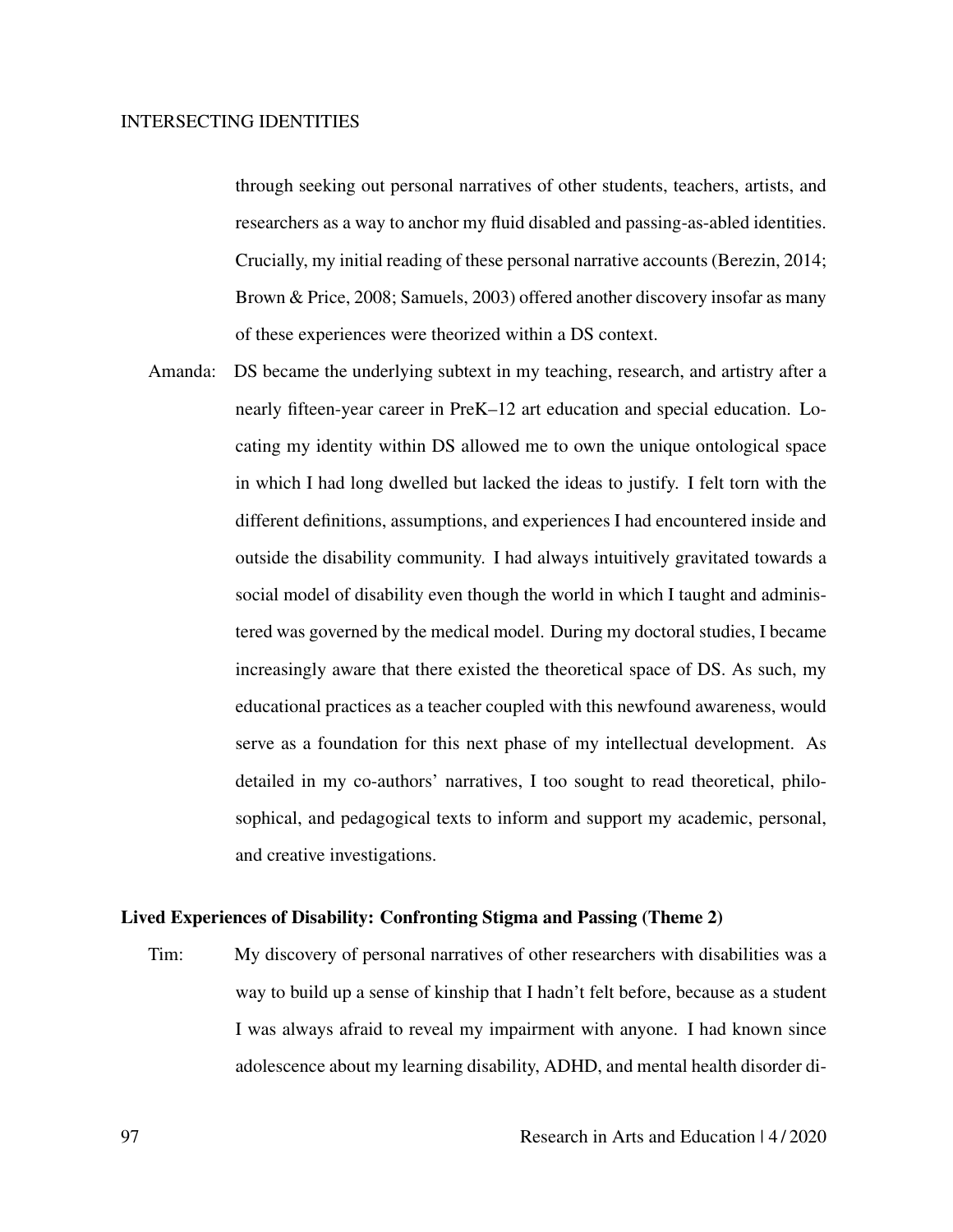agnoses. I was given accommodations in K-12 schooling, but once I began my university studies, I stopped disclosing my diagnoses to teachers or administrators. That refusal to disclose resulted from stigmatization that I had experienced by being placed in segregated resource rooms in K-12, which later led to a fear of being separated from other students in university life. This led to my decision to hide my disabilities in my university years to the point where I did everything I could to maintain that appearance of "normalcy." I did so by working to the point of mental and physical exhaustion in private to ensure that I kept up with my peers. I did everything I could to maintain the outward appearances of functioning as a "normal" student.

Amanda: At seventeen and a month from college, I acquired a permanent physical (and later health) disability after a drastic horse accident. Navigating college and studio spaces in a wheelchair forced me to recalculate what it meant to relate to one's physical, intellectual, emotional, and social self. I questioned my "new" body and its way of moving through space. I withdrew from social scenarios and ceased to self-soothe through art making. I realized my artistic practice had to become my way of plugging back into both myself and the outside world. I had long held an intuitive trust in the power of art making. Physically engaging with art materials and allowing their sensory properties to inform my ways of making meaning gave me the traction I needed to start making sense of my lived experiences. I had always made art, and I knew in those spaces I felt the most present in my body and mind. As such I began to locate pieces of my old self and create new identities. As Alex and Tim discussed, I too experienced a deep reverberation between external and internal identity as it related to my projection and ownership of disability. I had made adjustments too, along with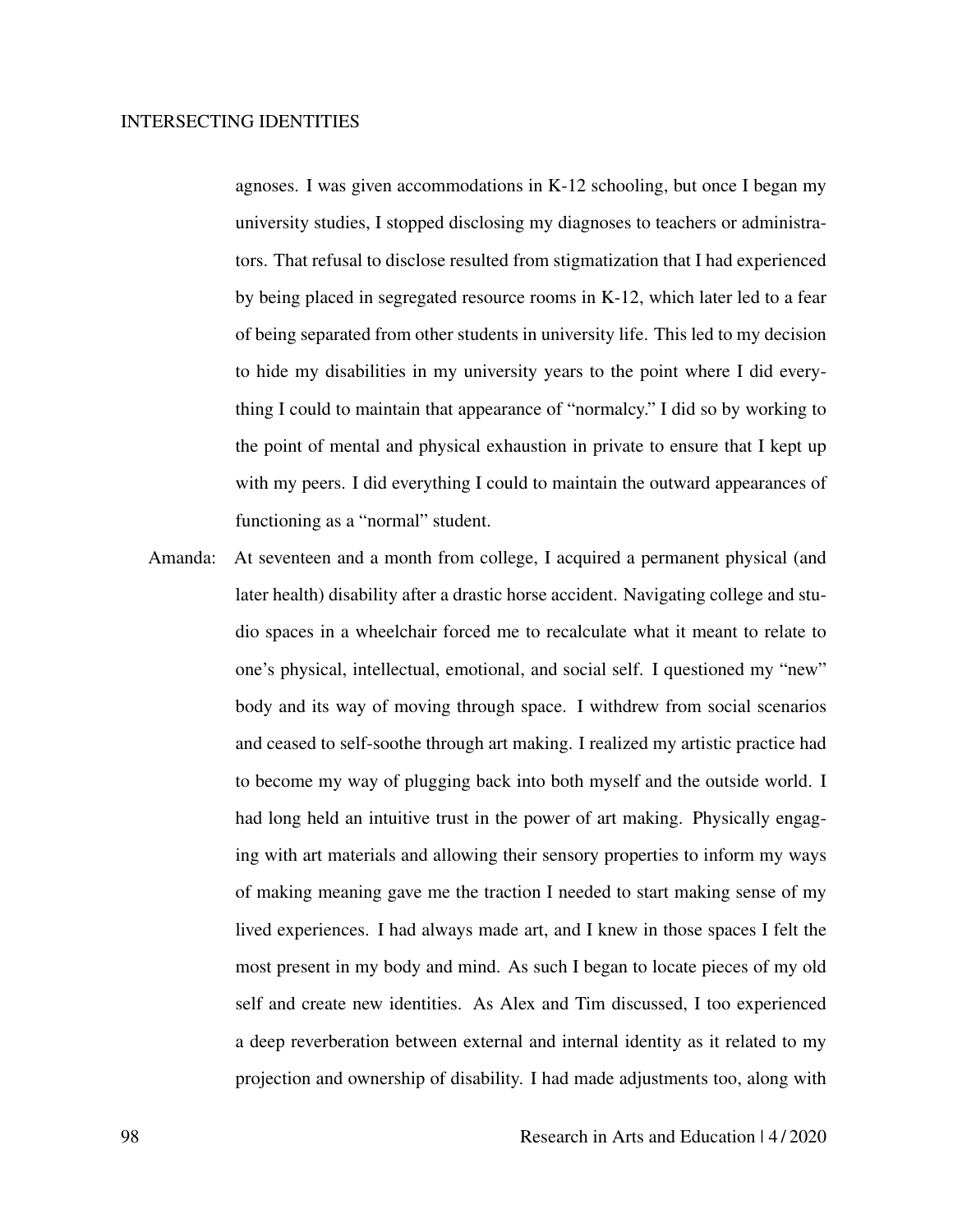realizations in my own teaching practice, yet I had not applied my burgeoning ideas about DS to my personal life. I represented internally as one version of myself (disabled), and externally as another version (able-bodied or "normal"). This dichotomous way of navigating professional and personal situations felt untrue to my beliefs that all people should be allowed to live outside the bounds of binary labels. My investigation of DS led me to realize that success is measured by the person at its helm, and not by others. DS, and its application to the arts, shifted my "success gaze" from external validation to internal motivation and actualization.

Alex: I wasn't diagnosed with disabilities until I was in my mid-twenties, which isn't to say that I didn't feel the effects of my various mental health disorders, but rather that I refused to accept or acknowledge their presence. It wasn't until I started experiencing relentless psychosomatic symptoms that I started to come to terms with the fact that this could be something worth investigating. It was at this point that I sought professional help and was diagnosed with not one, but multiple mental health disorders. Even so, I still felt the stigma that was attached to the disabilities that I was diagnosed with, and I chose to hide my diagnoses from everyone, especially those who were closest to me. I spent the first twenty years of my life denying my disabilities, and perfecting the act of passing, albeit subconsciously. I continued to pass and cover my disability identity for several years following my diagnoses, which resulted in an identity that was entirely performative, until I began to engage with DS.

> I find it interesting that each of us have not only dealt with stigma and institutionalized ableism, but we have also managed to maintain these same social expectations for ourselves, despite knowing the difficulties that arise when try-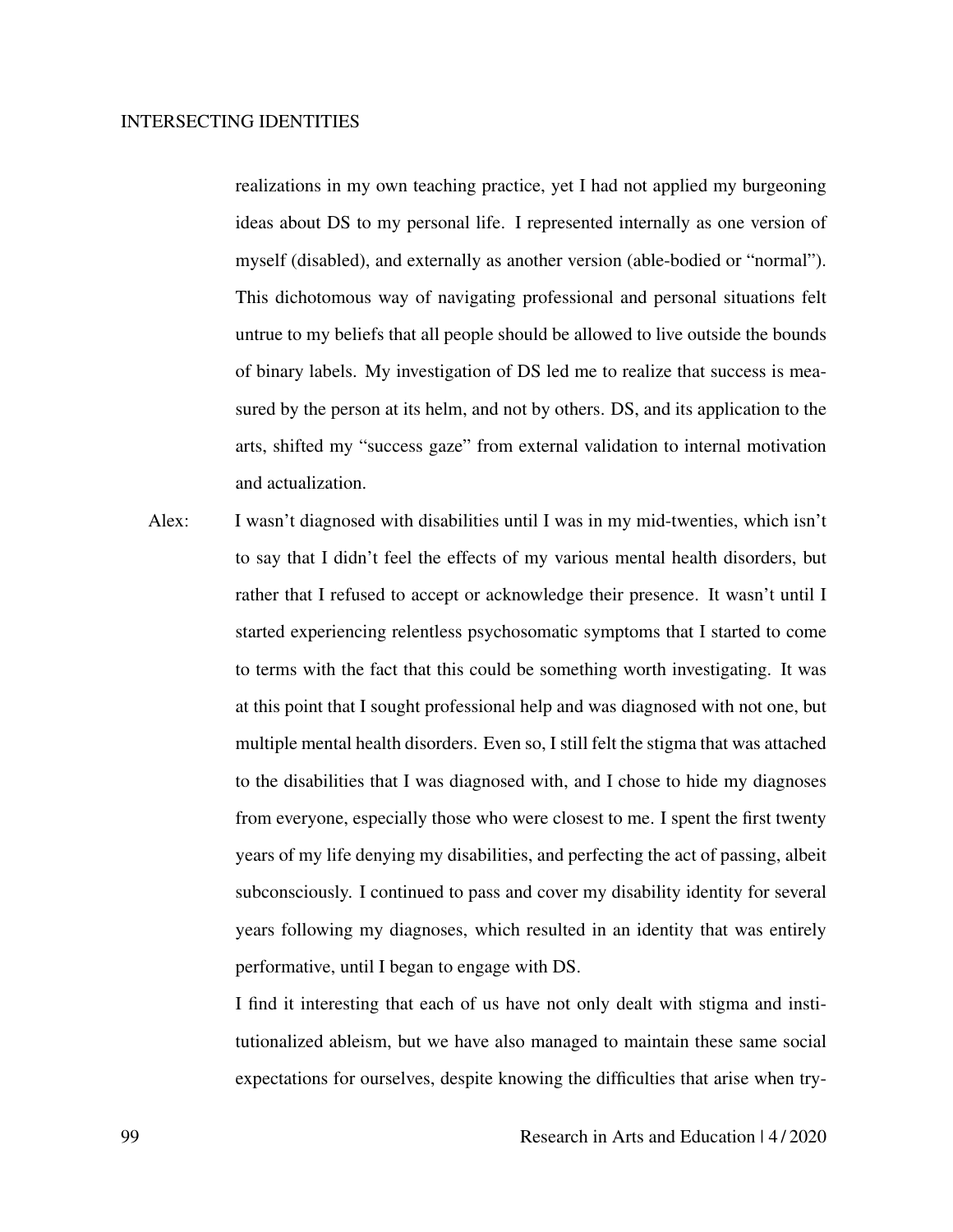ing to operate within these social constraints. Recognizing that many of the limitations that I experienced were centered around socially constructed ideas of normalcy helped me understand that it was not my job to "fit into" these parameters but shift the way the human experience was understood as a whole. When I began to understand that disability was separate from impairment, I was able to take responsibility for my own ableist beliefs towards myself, and the power dynamics that reinforced these types of stigma.

# DS as a Space for Renegotiating Our Pedagogical/Artistic Practice (Theme 3)

Amanda: The process of emerging from behind the ableist curtain was challenging. I felt deep empathy when students spoke to me about their own feelings of otherness. I realized I had to locate the language in which to convey to my students that I too knew that struggle. I hoped to facilitate a safe space in which students were open to share their own challenges, privately or publicly, and shift the perception of disability in my students' higher education classroom. This uncovering of my own narrative as a person with hidden physical and health disabilities was finally an opportunity rather than a hobble.<sup>1</sup> I am now twenty-five years into my career as an artist, educator, and researcher. The artistic and academic works I have made, encountered, and embedded in my merged identity and practices have allowed me to stay sensitive, reflective, reflexive, and responsive to the needs of my students and colleagues as we co-construct our higher education environment. Every day I seek to support and encourage preservice art educators, and facilitate a student-centered environment that is open-minded, safe, and supportive of all identities and learners. Through the application of DS, and later CDS, I hope to inform a new generation of art educators that no longer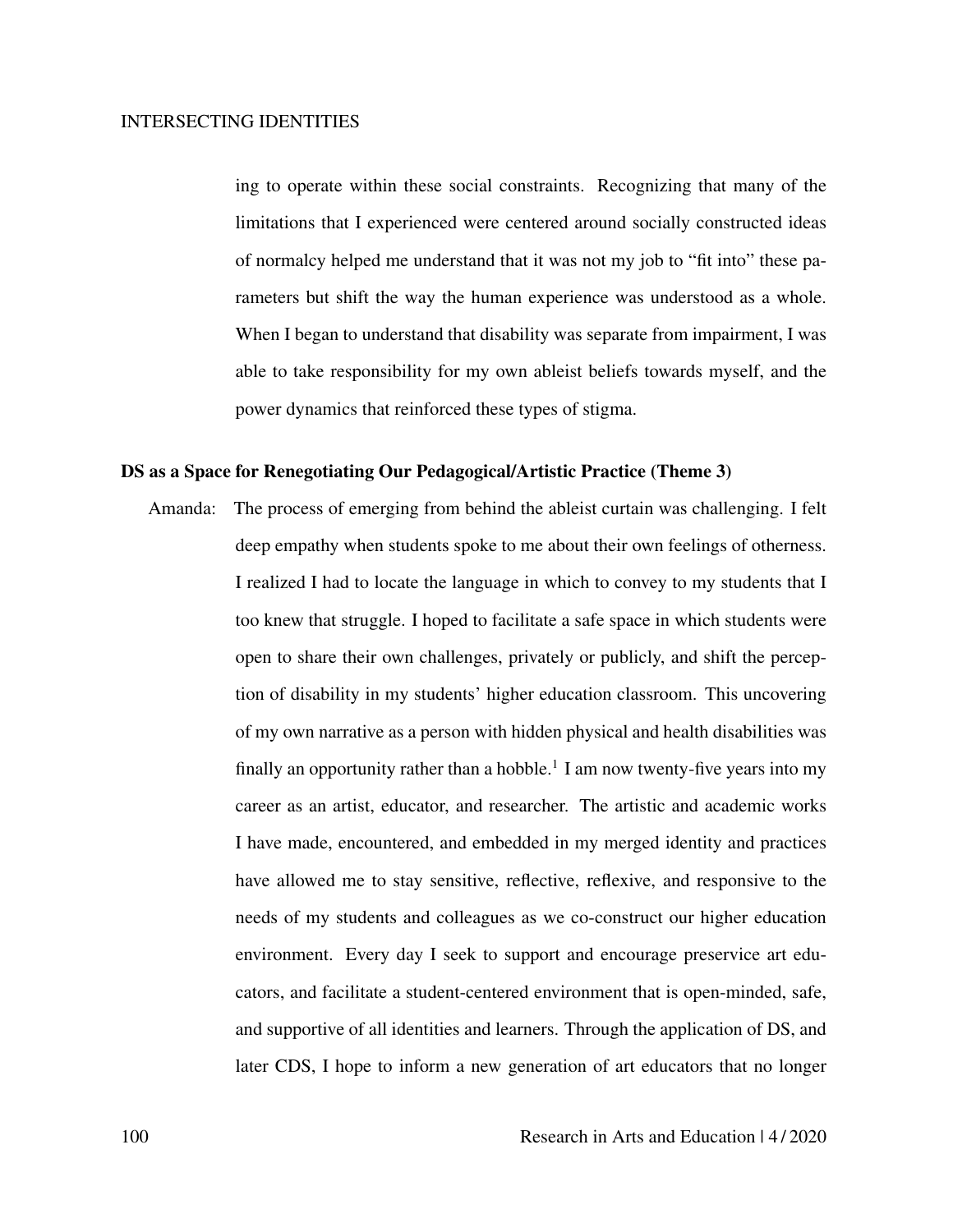solely rely on medical model definitions. In examining my own trajectory as an educator, artist, and researcher, I realize the importance of self-awareness and grounding in CDS theoretical and pedagogical practice.

- Tim: DS served as a way to understand my disabilities, but also to build the confidence to cultivate a different path for my own research and teaching. It offered new modes of seeking institutional change rather than requiring the individual to adapt to ableist standards of normalcy. As an educator teaching studio art, that commitment for me has meant understanding that the effects of institutional ableism can slow and speed up time in very unpredictable ways for students with disabilities. Working through a DS lens has helped me to design curriculum that can take many durational forms for students. For example, some students might work very quickly and finish a major assignment in one week, while others may require more time to complete an assignment. (I was always in the latter group.) As a response to this, I structure the course so that students can create anywhere from one to three works to complete during the duration of an assignment. By the due date of the assignment, some students may present three works, while others may have one or two works to present. Importantly, I also schedule a good amount of in-class work time, which allows me to engage in continual conversation to understand each of the students' process. Through this connection I have learned to become very attuned to the different kinds of pacing needed by students, regardless as to whether they do or do not identify as disabled.
- Alex: I agree that recognizing modifications to the curriculum is incredibly important. I also consider these applications in conjunction with the reshaping of classroom culture, specifically around notions of difference. During the inception of my research interests, I had the propensity to find a particular phenomenon and look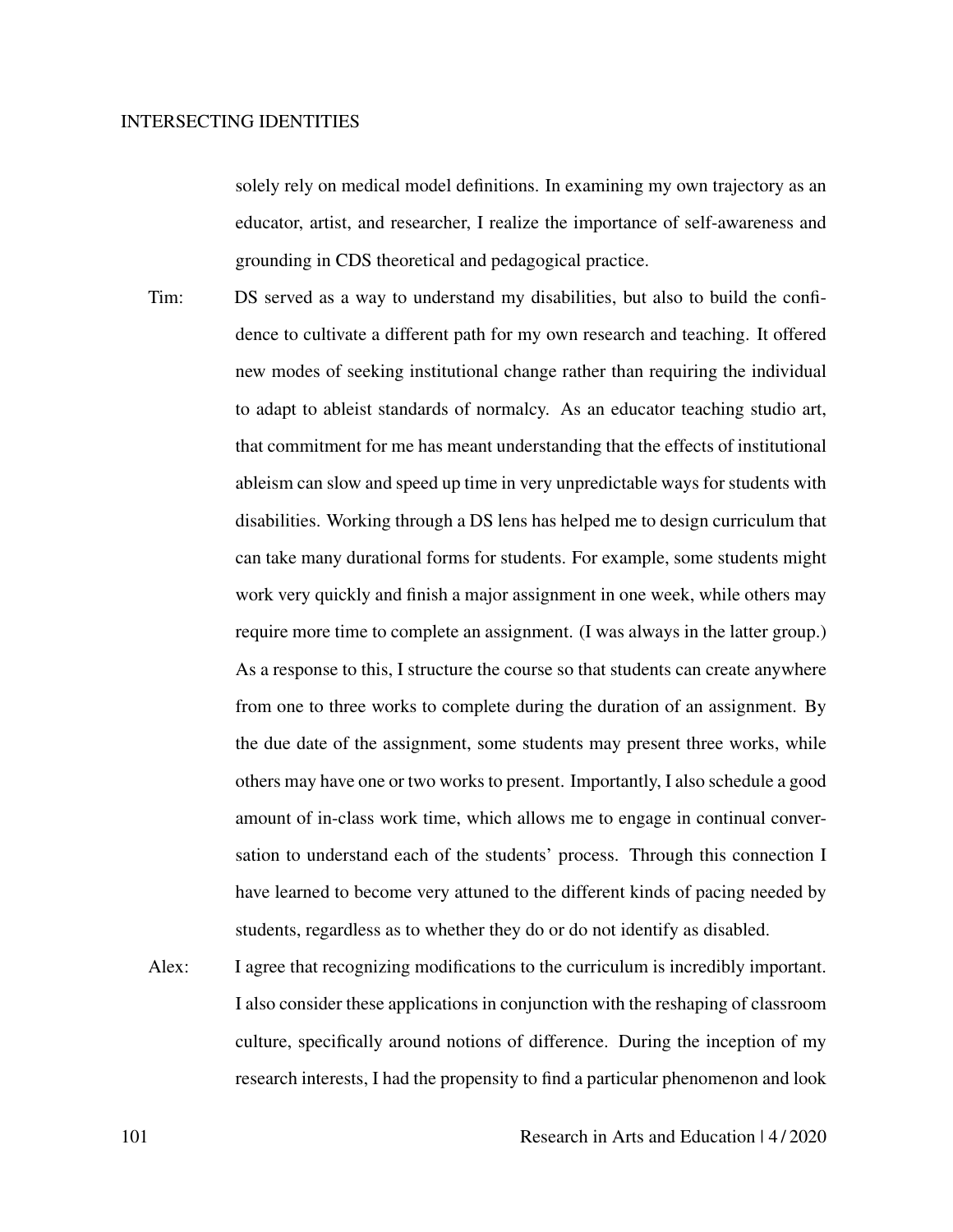at it under a microscope—to "zoom in" to the issues present. CDS changed my perspective in that it encouraged me to "zoom out" and look at some of the larger systems in place that facilitate the issues I have perceived. This realization, in many ways, set the stage for changing the way that I teach; by understanding that my purpose as an educator was not to mitigate the observable presence of disability in the classroom, but rather to find ways to make the environment more truly inclusive of all forms of diversity, particularly in understanding the ways in which marginalized identities intersect. Beyond inclusivity, however, I feel a responsibility to educate students on the ways that sociocultural factors can oppress and limit many types of learners. As an educator of preservice teachers, it is particularly imperative that I spend time discussing the importance of becoming a self-reflective practitioner who consider their own subjectivities, how those subjectivities shape the culture of their classroom, and how one's curriculum can be, in some instances, disabling and/or othering.

# Implications in Academia

At the outset, we (Alex, Amanda, and Tim) located potential avenues to navigate and negotiate this research by following Norris and Sawyer's (2012) assertion that duo/trioethnographers "enter the research act with multiple and often interconnected intentions" (p. 10). With respect to our intentions, we first sought to gain insights into our own experiences with disability through a collective dialogical engagement with each other. It was through this collaborative process that we were able to recognize the complex nature of our own disability experience, particularly in the ways that our self-prescribed identities of artist, teacher, and researcher have intersected with our marginalized, and at times concealed, disability identity. Additionally, reframing our disabilities from a DS perspective allowed us to recognize the importance of dis-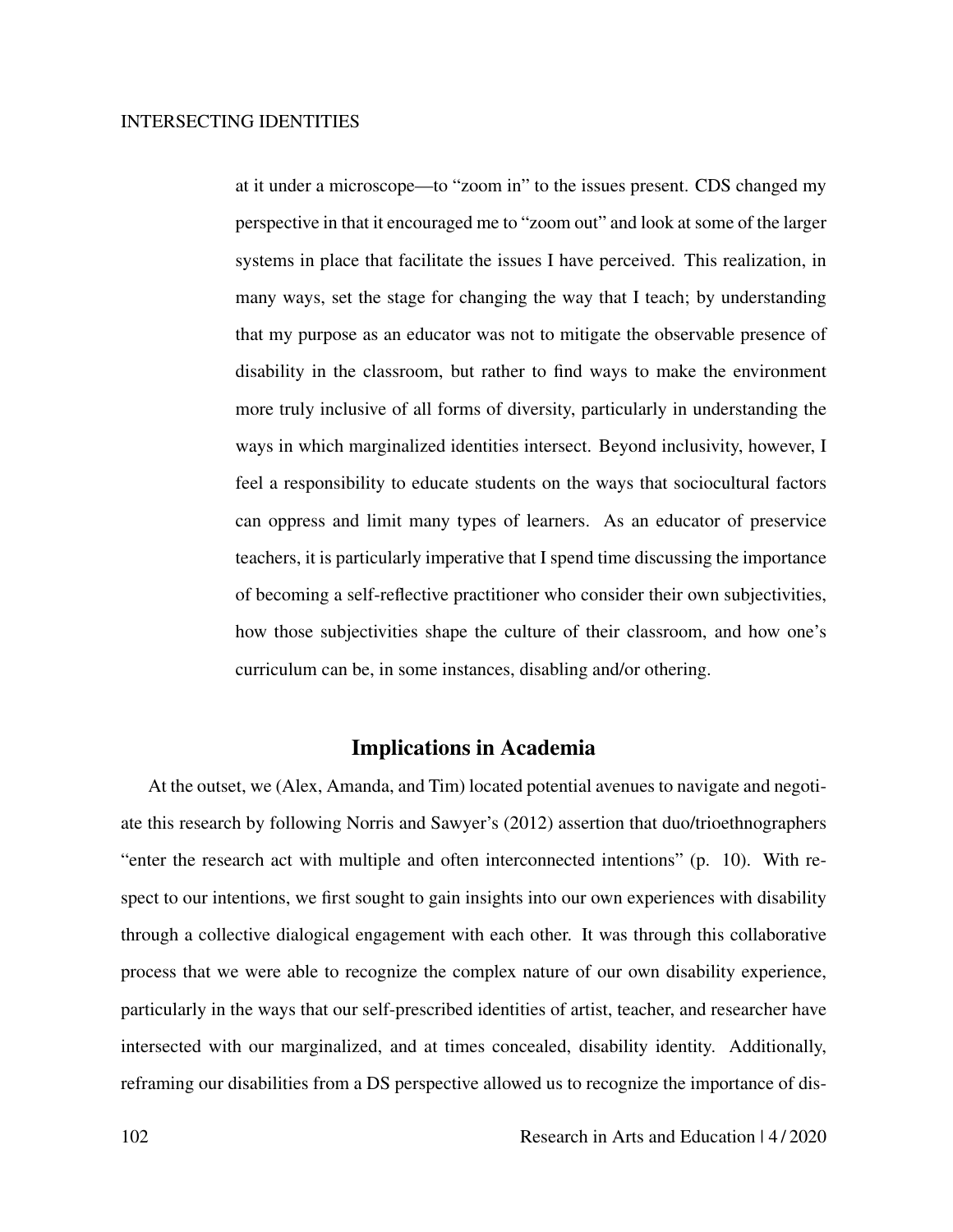mantling the binary of dis/abled, leading us to embrace the possibility of identifying as both. In considering the emergent nature of this research, we must be candid in addressing the various aspects of self-discovery that occurred through and beyond our narrative inquiry. Even after our conversations around shared disability experience, the nuanced differences between framing these experiences through a DS or CDS lens became apparent. It is within these moments of self-reflection and revision that we recognize the lack of focus that was given to the notion of intersectionality, particularly regarding socially constructed identities, within our dialogue. Moving forward we aim to highlight the importance of intersectionality when attempting to unravel the complexity inherent in each of our individual stories, as well as the stories of those we teach. Through our co-mingling of personal narratives, we also sought to reveal our experiences with ableist practices and discourses in academic institutions. As we worked towards identifying the implications of our investigation on how disability theory has impacted our work as artists, educators, and researchers, two key concepts emerged.

The first concept is self-reflection as a pedagogical approach to destabilizing hegemonic narratives in the classroom. According to Dolmage (2017), "disability has always been constructed as the inverse or opposite of higher education" (p. 3). We advocate that the act of self-reflection on issues of diversity, such as ableism, allows a space to critically analyze our own propensity for adhering to these normative expectations, both as practitioners and facilitators of a learning space. This position, however, can be somewhat problematic. As educators, we embrace the disability justice call to action of "Nothing about Us without Us," and yet larger institutional structures can often promote exactly the opposite by disregarding the complexity of the disability experience and the voice of the individual who embodies it.

The second concept is the validation of invisible disabilities in academia. We each have experienced the guilt and shame catalyzed by the stigma associated with invisible disabilities, and in that experience, we have each felt invalidated, in one way or another, causing us to search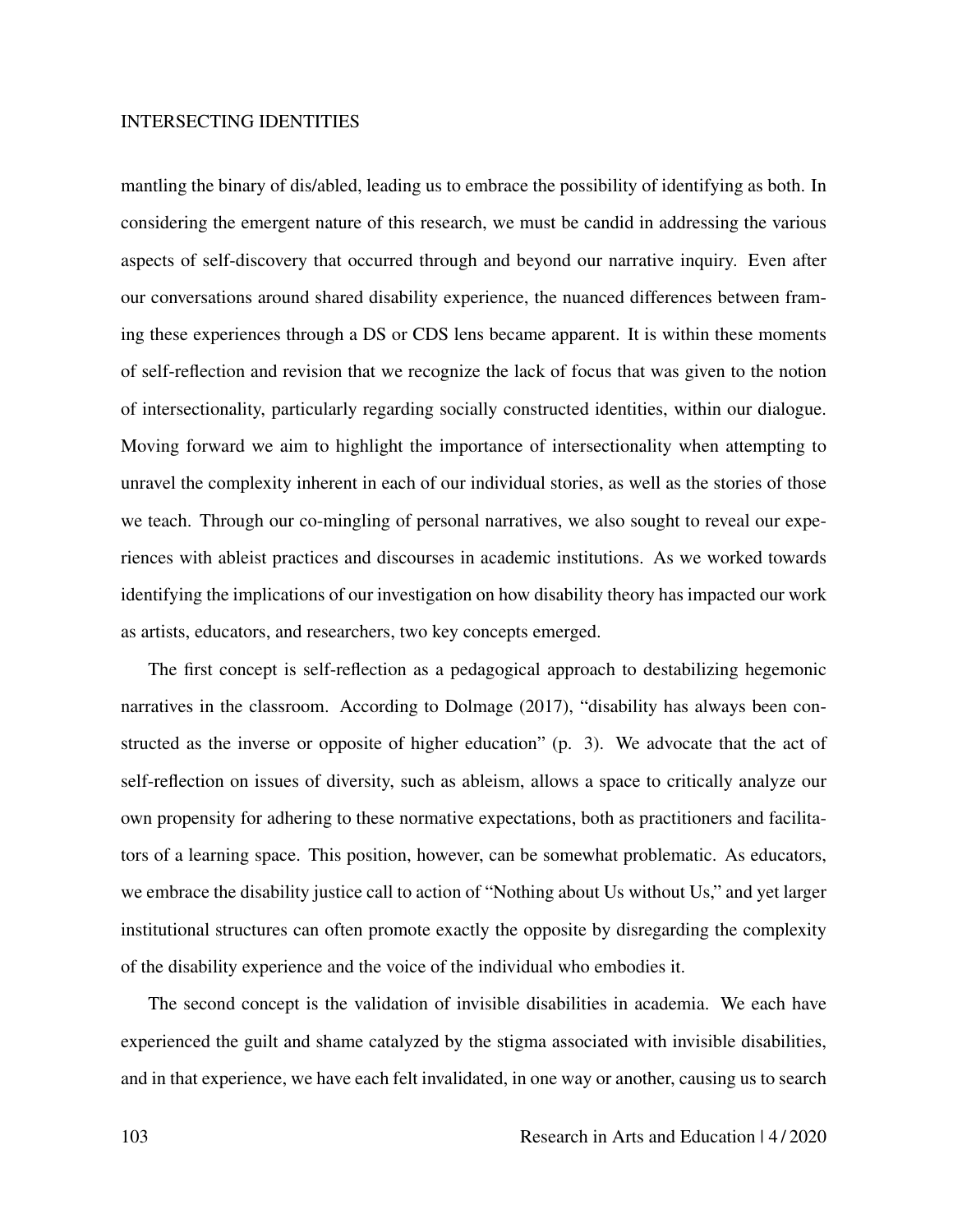for substantiation by any means necessary. Some of us had to work tirelessly to meet ableist expectations of academic performance. Others had to keep up appearances through performative able-bodiedness and passing. Despite our best efforts to align with normative expectations, we each have received comments negating our existence as individuals with disabilities because our disabilities may be imperceptible at the time. In acknowledging the negation of recognition of invisible disabilities, we aim at representing voices that often goes unheard inside and outside the classroom setting. Furthermore, we encourage academics to be mindful of their own biases towards the 'non-apparent' in the classroom, and to be self-reflective about their own classroom expectations.

#### Suggestions for Future Research

As addressed earlier, it seems evident that many of the authors' familiarities with stigma and ableism began within a public institution and have managed to persevere throughout our time as graduate students and even as educators. Our shared experiences of being subject to issues of institutionalized ableism has, in many ways, defined our teaching philosophy and how we approach instruction within the field of art education. CDS has offered each of us a lens through which we can interrogate our own personal experiences of disability without regarding our own disabilities as a deficit. However, it required a lot of digging and sifting through complex CDS theories before we could understand the applications that they have in our personal and professional lives. Many of these abstruse concepts could seem daunting to novice art educators and even more difficult to apply in the field. As academics, we must also consider how we can merge critical disability theory and creative practice, how this can be realistically applied within the field of art education, and the ways in which integrating a CDS framework in our own classroom addresses the systemic approach to inclusivity in higher education.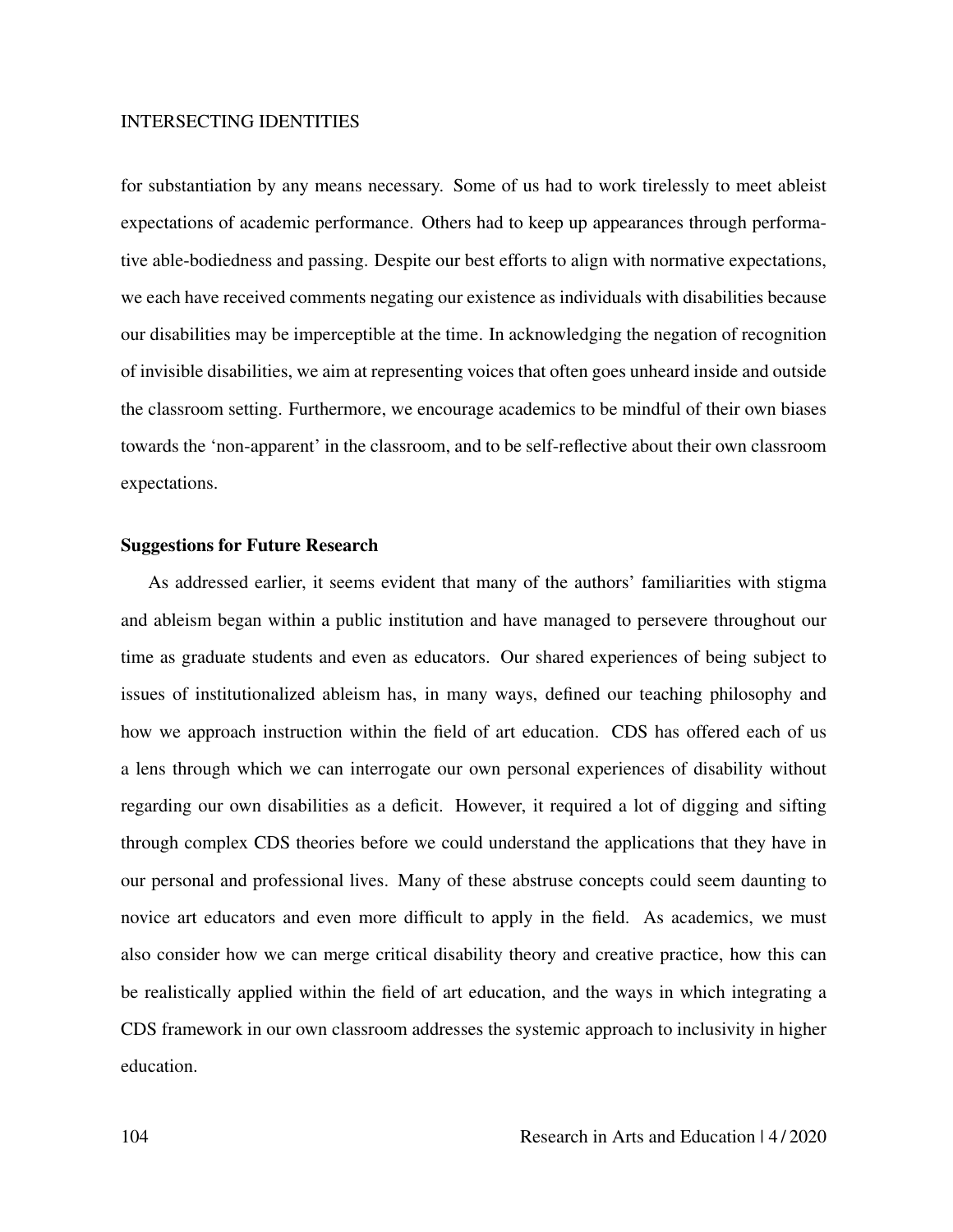A CDS approach to art education would require revisiting what it means to be inclusive in the art classroom. In acknowledging the ways that DS has reshaped current practice in higher education, art educators should consider creating a curriculum that recognizes the overlapping inequities students can face from an intersectional perspective for disabled and nondisabled students alike. This would require adopting a multifaceted, multimodal, multidisciplinary approach that values the lived experience of the individual and utilizes this embodied knowledge as a dialogic tool for addressing inequality in the art classroom.

# References

- Barnes, C. (2007). Disability, higher education and the inclusive society. *British Journal of Sociology of Education*, *28*(1), 135-145.
- Barnes, C. (2019). "Understanding the social model of disability: Past, present and future". In N. Watson & S. Vehmas (Eds.), *Routledge handbook of disability studies* (2nd ed., pp. 14–31). Routledge.
- Berezin, J. D. (2014). Disabled capital: A narrative of attention deficit disorder in the classroom through the lens of Bourdieu's capital. *Disability Studies Quarterly*, *34*(4). doi: https:// doi.org/10.18061/dsq.v34i4.3793
- Bogart, K. R., & Dunn, D. S. (2019). Ableism special issue introduction. *Journal of Social Issues*, *75*(3), 650-664.
- Breault, R. A., Hackler, R., & Bradley, R. (2012). Seeking rigor in the search for identity: A trioethnography. In J. Norris, R. Sawyer, & D. Lund (Eds.), *Duoethnography: Dialogic methods for social, health, and educational research* (p. 115—136). Left Coast Press.
- Brown, T., & Price, M. (2008). Drawn out of dejection. *Disability Studies Quarterly*, *28*(4). Retrieved from<https://dsq-sds.org/article/view/153/153>
- Castrodale, M. A. (2017). Critical disability studies and mad studies: Enabling new pedagogies in practice. *The Canadian Journal for the Study of Adult Education*, *29*(1), 49-66.
- Davis, L. J. (2002). *Bending over backwards. Disability, dismodernism and other difficult positions*. New York University Press.
- Derby, J. (2011). Disability studies and art education. *Studies in Art Education*, *52*(2), 94-111.
- Derby, J. (2012). Art education and disability studies. *Disability Studies Quarterly*, *32*(1). doi: https://doi.org/10.18061/dsq.v32i1.3027
- Derby, J. K. (2009). *Art education and disability studies perspectives on mental illness discourses* (Doctoral dissertation, The Ohio State University). Retrieved from [https://](https://etd.ohiolink.edu/apexprod/rws_etd/send_file/send?accession=osu1250311625) [etd.ohiolink.edu/apexprod/rws\\_etd/send\\_file/send?accession=osu1250311625](https://etd.ohiolink.edu/apexprod/rws_etd/send_file/send?accession=osu1250311625)
- Dolmage, J. T. (2017). *Academic ableism: Disability and higher education*. University of Michigan Press.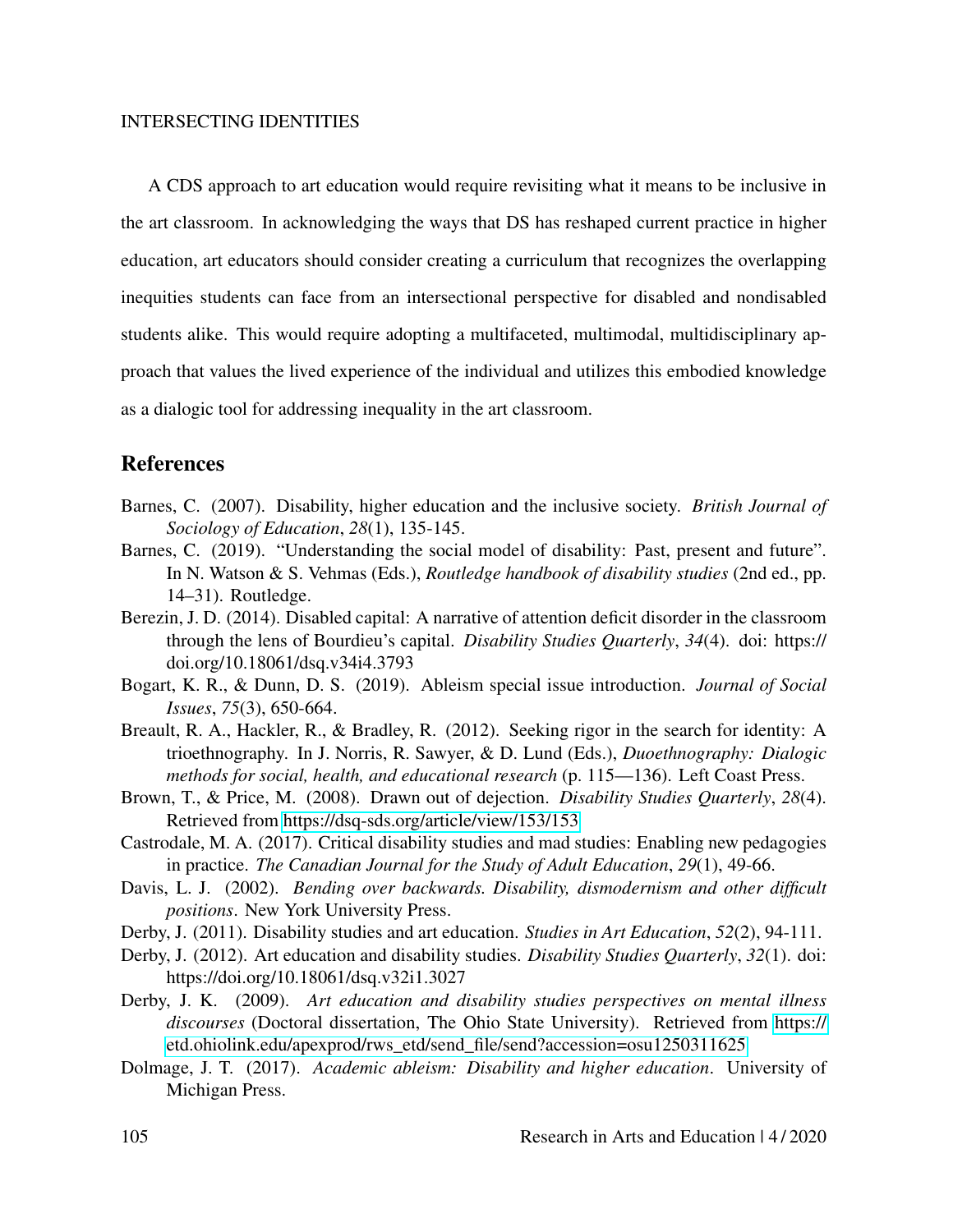- Dovidio, J. F., Major, B., & Crocker, J. (2000). Stigma: Introduction and overview. In T. F. Heatherton, R. E. Kleck, M. R. Hebl, & J. G. Hull (Eds.), *The social psychology of stigma* (pp. 1–28). Guilford Press.
- Engelman, D. (2020). Endings and beginnings: An autoethnography of a father's journey through his son's madness, loss, and a quest for meaning. *Humanity & Society*, *44*(3), 326-347.
- Evans, H. D. (2017). Un/covering: Making disability identity legible. *Disability Studies Quarterly*, *37*(1). doi: http://dx.doi.org/10.18061/dsq.v37i1.5556
- Garland-Thomson, R. (2019). Critical disability studies: A knowledge manifesto. In K. Ellis, R. Garland-Thomson, M. Kent, & R. Robertson (Eds.), *Manifestos for the future of critical disability studies: Volume 1* (pp. 11–19). Routledge.
- Goethals, T., De Schauwer, E., & Van Hove, G. (2015). Weaving intersectionality into disability studies research: Inclusion, reflexivity and anti-essentialism. *DiGeSt. Journal of Diversity and Gender Studies*, *2*(1-2), 75-94.
- Goodley, D. (2013). Dis/entangling critical disability studies. *Disability & Society*, *28*(5), 631-644.
- Hernández-Saca, D., & Cannon, M. A. (2019). Interrogating disability epistemologies: towards collective dis/ability intersectional emotional, affective and spiritual autoethnographies for healing. *International Journal of Qualitative Studies in Education*, *32*(3), 243-262.
- Liasidou, A. (2013). Intersectional understandings of disability and implications for a social justice reform agenda in education policy and practice. *Disability & Society*, *28*(3), 299- 312.
- Liasidou, A. (2014). Critical disability studies and socially just change in higher education. *British journal of special education*, *41*(2), 120-135.
- Lingsom, S. (2008). Invisible impairments: Dilemmas of concealment and disclosure. *Scandinavian Journal of Disability Research*, *10*(1), 2-16. doi: https://doi.org/10.1080/ 15017410701391567
- Meekosha, H., & Shuttleworth, R. (2016). What's so 'critical' about critical disability studies? In L. J. Davis (Ed.), *The disability studies reader* (5th ed., pp. 175–194). Routledge.
- Newell, C. (2006). Disability, bioethics, and rejected knowledge. *The Journal of medicine and philosophy*, *31*(3), 269-283. doi: https://doi.org/10.1080/03605310600712901
- Norris, J., & Sawyer, R. D. (2012). Toward a dialogic methodology. In J. Norris, R. Sawyer, & D. Lund (Eds.), *Duoethnography: Dialogic methods for social, health, and educational research* (p. 9-39). Routledge.
- Oliver, M. (1983). *Social work with disabled people*. Macmillan.
- Pearson, H., & Boskovich, L. (2019). Problematizing disability discourse in higher education: Shifting towards a liberating humanizing intersectional framework. *Disability Studies Quarterly*, *39*(1). Retrieved from<https://dsq-sds.org/article/view/6001>
- Roman, L. G. (2009). Go figure! public pedagogies, invisible impairments and the performative paradoxes of visibility as veracity. *International Journal of Inclusive Education*, *13*(7), 677-698. doi: https://doi.org/10.1080/13603110903041920